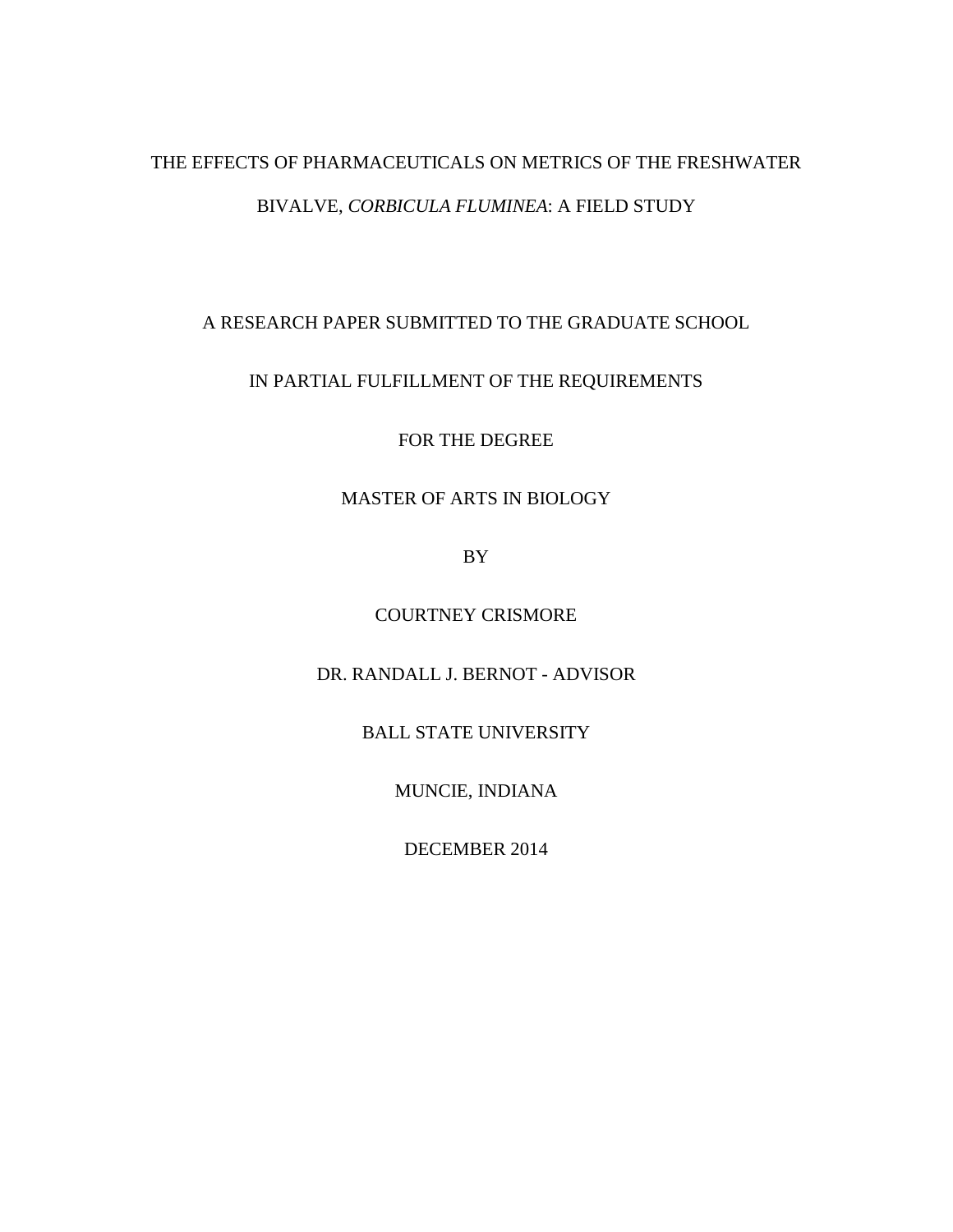# TABLE OF CONTENTS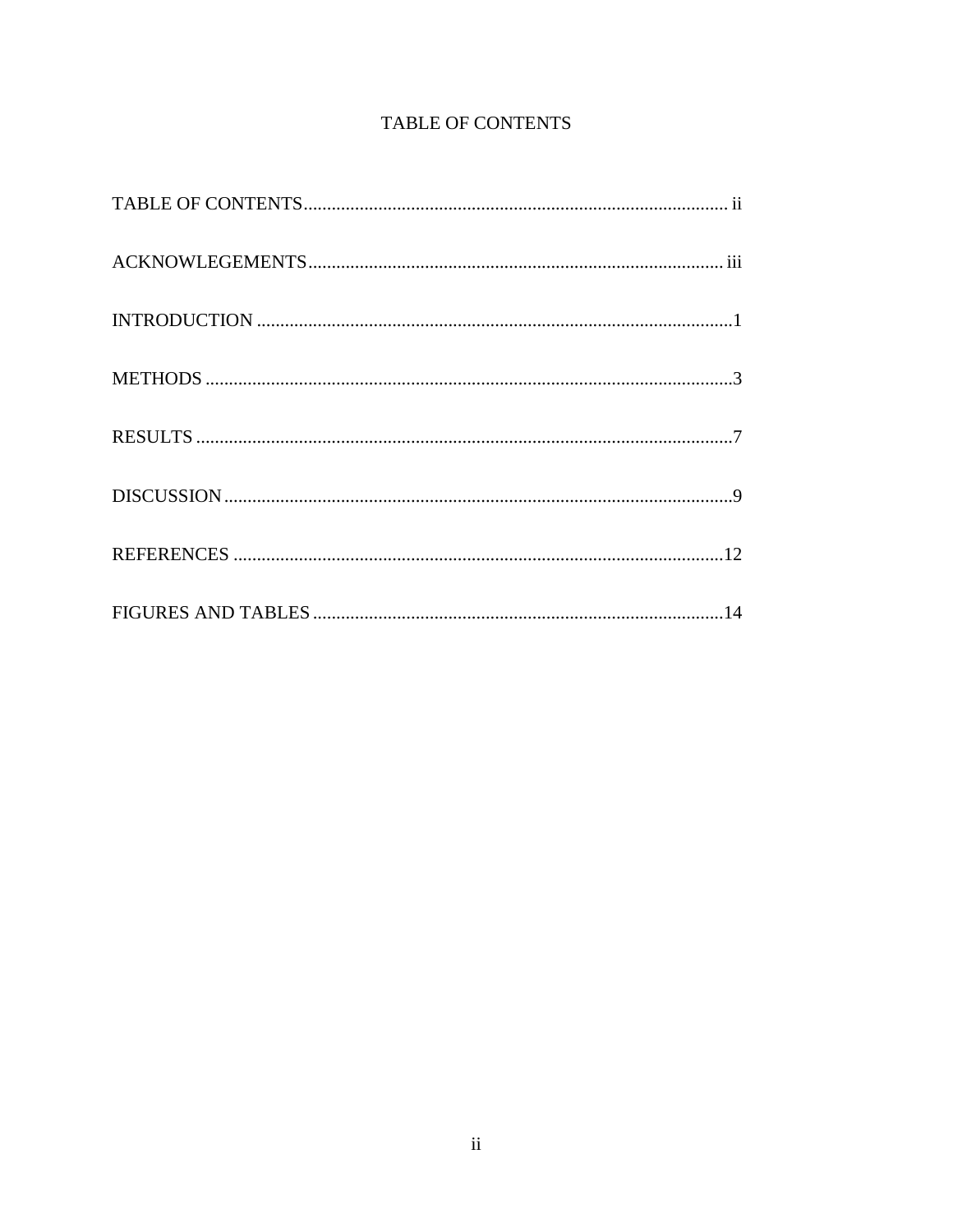### **ACKNOWLEDGEMENTS**

I would like to thank all those who assisted in the completion of my thesis project. I thank the various Ball State University graduate students, especially James Justice, Lindy Caffo, Rachel Kobernick, Patricia Flores, Hilary Madinger, Jee Hwan Lee, and Daniel Elias for long hours of field sampling. I also thank Jason Doll for help with statistical analysis and David Starzynski for his editorial comments.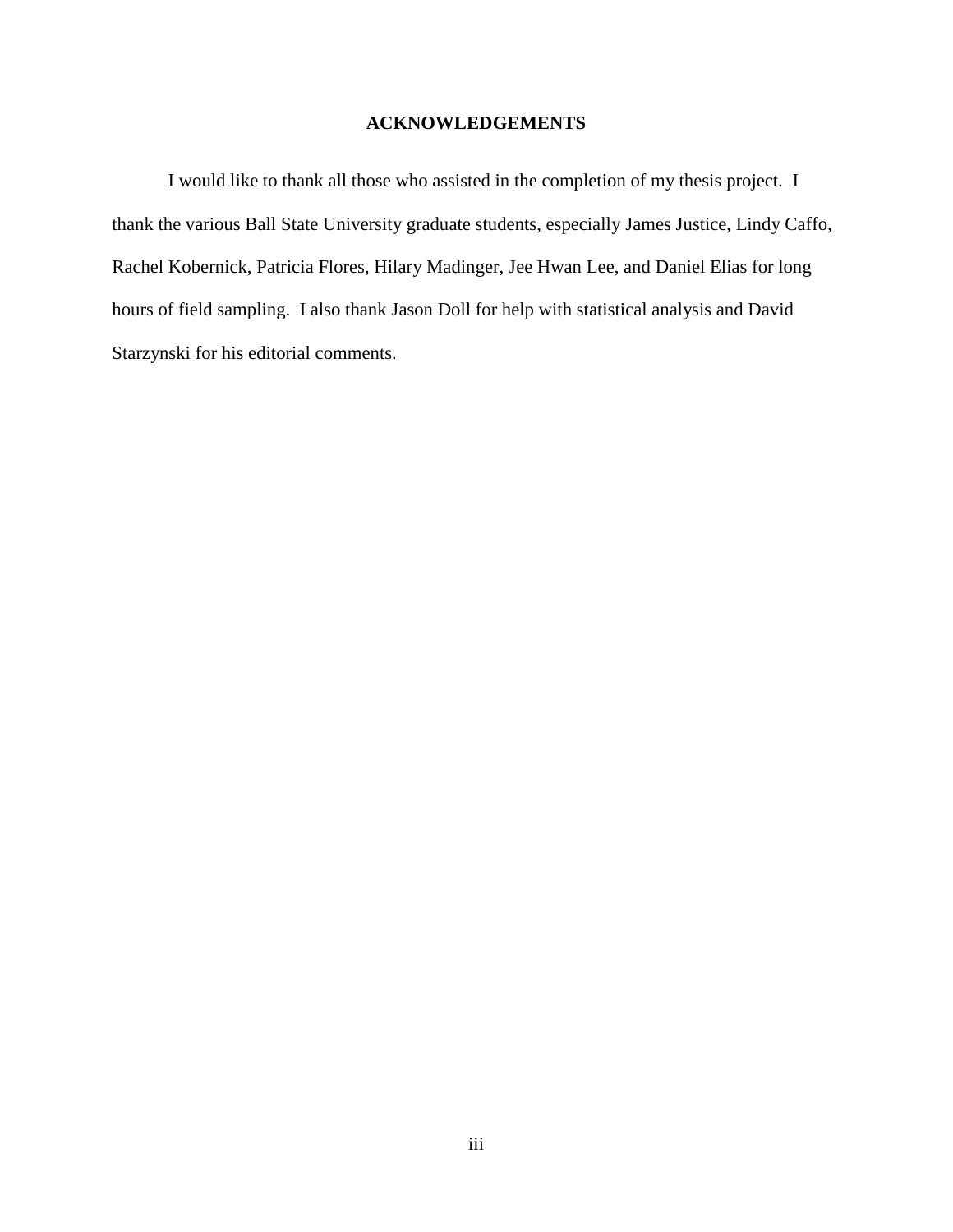#### **INTRODUCTION**

The presence of a wide variety of pollutants in rivers and streams has become an area of focus for environmental scientists and biologists worldwide (Murray 2010). Effective monitoring of contaminants within a watershed is crucial to the improvement of water quality (Neufeld 2009). Personal care products (PPCPs) and pharmaceuticals are commonly detected within surface waters (Brausch and Rand 2011). Human consumption of pharmaceuticals, including disinfecting agents, non-steroidal anti-inflammatory drugs, and anti-psychotics, is substantial (Brausch and Rand 2011). While the presence of pharmaceuticals is known, the factors related to their persistence and availability to aquatic organisms are largely unknown (Veach and Bernot 2011). To understand the presence and risks of pharmaceuticals in the environment, long-term exposure assessments of aquatic organisms to pharmaceuticals are essential (Fent et al. 2006).

Limited data on the occurrence and temporal variability of pharmaceuticals in freshwater environments exist because of the difficulty and expense involved in the analyses (Murray 2010). The current methods for pharmaceutical sampling only reflect the concentrations that are present at the time of sampling, which does not account for fluctuations. Temporal variability of contaminants in the environment can occur depending on what time of the day and what day of the week the sampling is completed (Gerrity et al. 2011). In addition, certain pharmaceuticals undergo photodegradation once they are present in surface waters, making it difficult to detect the original compound (Fent et al. 2006).

Various studies have used bivalves as biomonitors, or organisms that accumulate toxins and reflect the amount of bioavailable contamination in the environment (Neufeld 2009). *Corbicula fluminea* are an ideal organism to use for biomonitoring because of their ability to bioaccumulate a wide range of toxins such as trace metals, polychlorinated biphenyls (PCBs),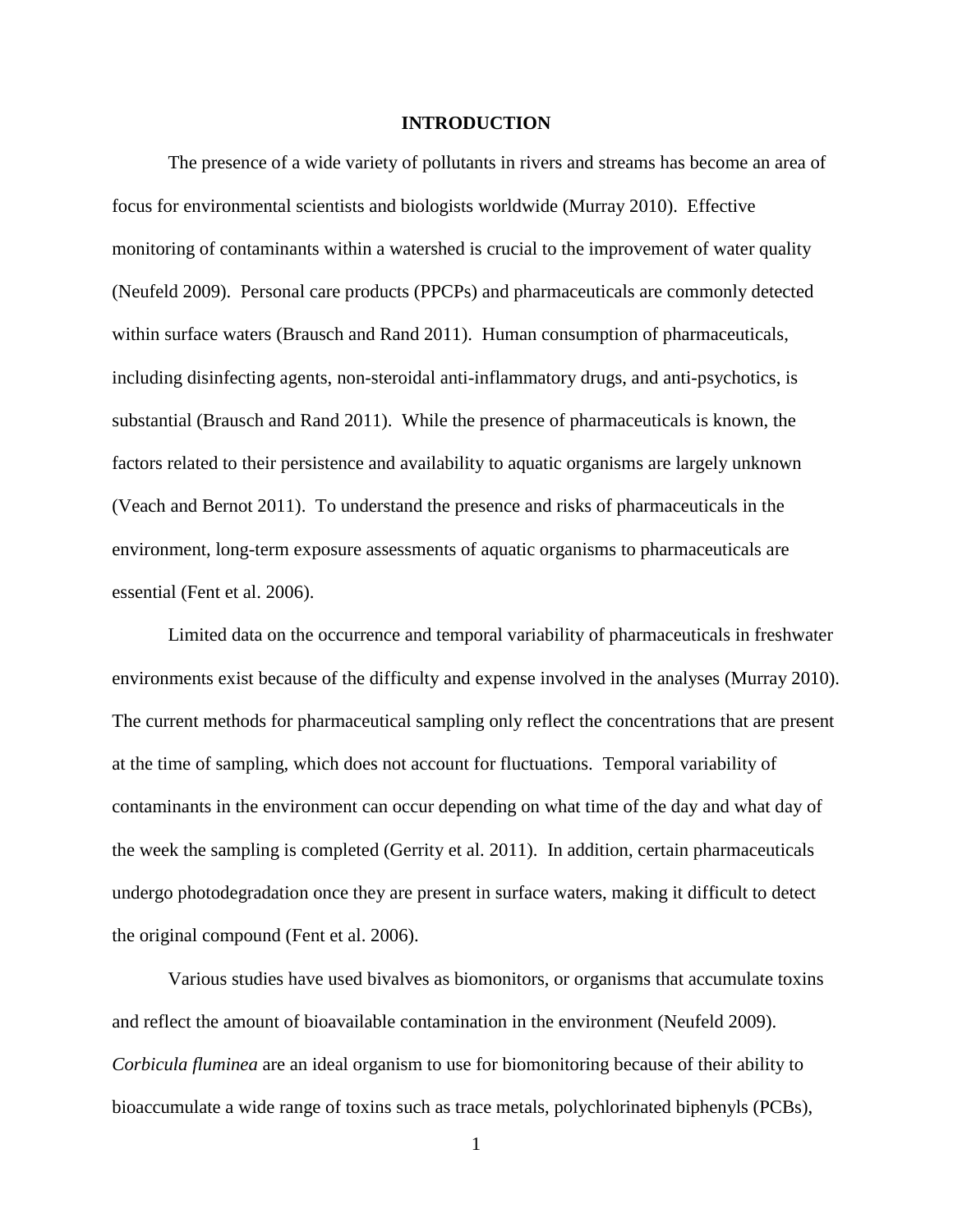chlorinated pesticides (HLPs), herbicides and insecticides (Cataldo et al. 2001). Benefits of using *C. fluminea* as water quality indicators include their longevity and sensitivity to pharmaceuticals present in the environment (Cataldo et al. 2001). The use of freshwater bivalves to monitor pharmaceuticals and other contaminants in aquatic environments provides a spatial and temporal view of the contaminants and their effects on aquatic organisms. *Corbicula fluminea* have become increasingly useful in ecological laboratory and field experiments due to their high filtration rate and ability to acquire nutrients from the water column and from the sediment (Vaughn and Hakenkamp, 2001).

*Corbicula fluminea*, also known as the Asiatic clam, is an invasive species that has expanded its habitat to include the Americas and Europe within the last few decades (Korniushin and Glaubrecht, 2003). Due to their high filtration rate, *C. fluminea* could reduce the amount of zooplankton and nutrients available to native unionid mussels in the water column (Vaughn and Hakencamp 2001). A study by Way et al. (1990) found that *C. fluminea* can adapt to food availability in the water column by adjusting the rates in which they filter feed. Small bivalve species, such as *C. fluminea*, have the ability to supplement filter feeding by acquiring nutrients through the sediments, also known as pedal feeding (Reid et al. 1992).

Recently, *C. fluminea* have been used in a wide variety of studies investigating the detrimental effects of a variety of pollutants on their growth, mortality, and fecundity (Chen et al. 2009). Cataldo et al. (2001) examined the effects of major priority pollutants including chlorinated pesticides, aliphatic hydrocarbons, and heavy metals on the survival rate of *C. fluminea*. The chemicals used in their laboratory assessment were frequently detected in river water and sediment across four different sites. Mortality rates of *C. fluminea* exposed to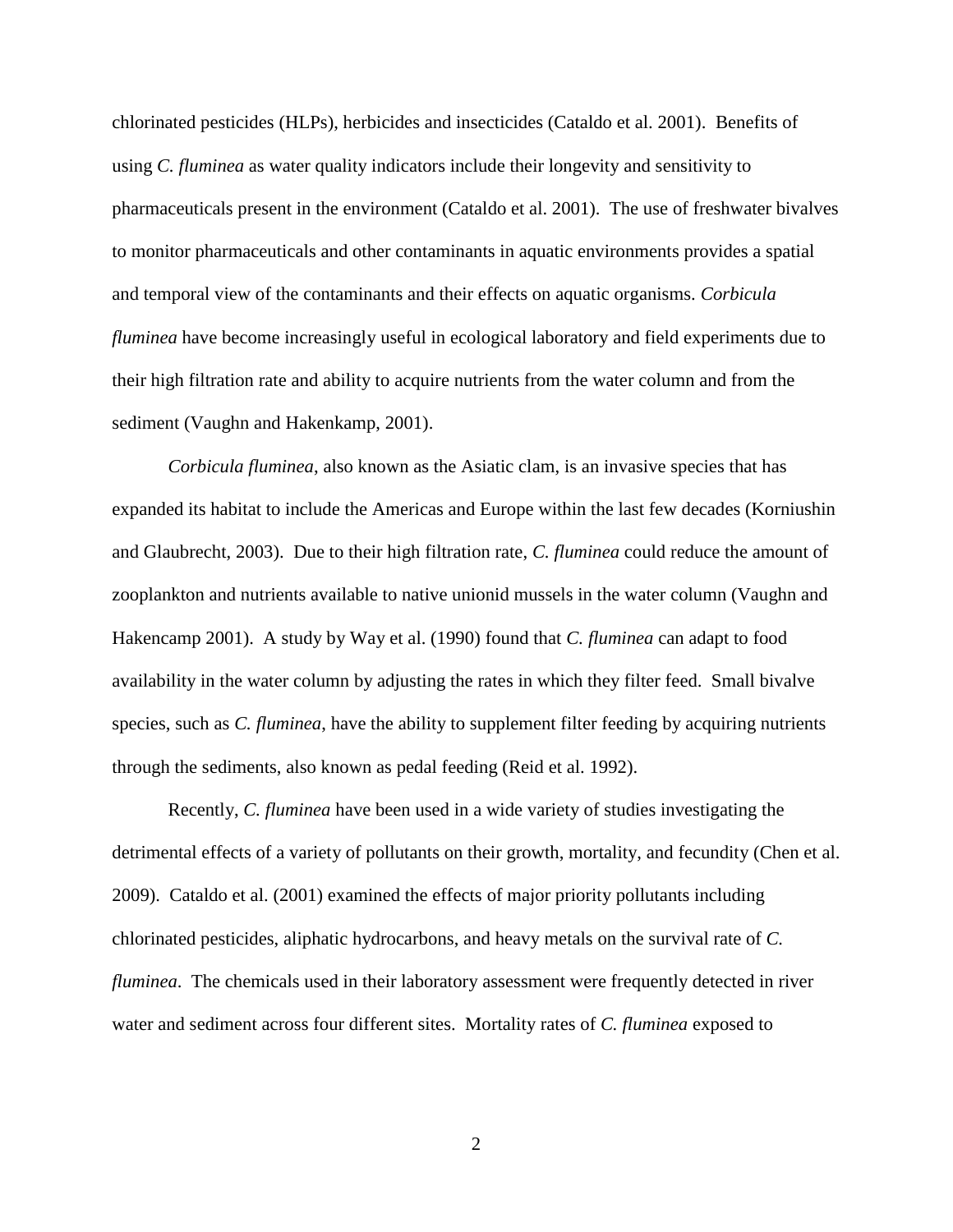contaminated sediment from the four sites were higher than those exposed to water alone (Cataldo et al. 2001).

The objectives of this study were threefold. First, we determined whether any relationships existed between *C. fluminea* metrics (mean shell length, biomass, density, and biomass density) and environmental data in the White River and Mississinewa River watersheds. We hypothesized that *C. fluminea* metrics would be influenced by environmental conditions. Second, we determined whether there were any relationships between environmental parameters and pharmaceutical concentrations in the streams. We hypothesized that pharmaceuticals would be influenced by physiochemical parameters. Third, we determined whether *C. fluminea* metrics were influenced by pharmaceuticals in the streams. We hypothesized that pharmaceuticals would negatively affect *C. fluminea* metrics.

#### **METHODS**

*Study area*: The Upper White River watershed  $(7,044 \text{ km}^2)$  and Mississinewa River watershed (2,037 km2) are located in east-central Indiana (Figure 1). Land usage within the Upper White River watershed is approximately 60% agriculture, 30% developed urban areas, 5% forest, and 5% other. Land usage within the Mississinewa River watershed is approximately 65% agriculture, 20% developed urban areas, 10% forest, and 5% other.

In August 2011, six of the sampling sites were located in the Upper White River watershed. The remaining three sites were located in the Mississinewa River watershed. In 2012, an additional ten sites were sampled; of those sites, six were located in the Upper White River watershed, and the remaining four sites were located in the Mississinewa River watershed.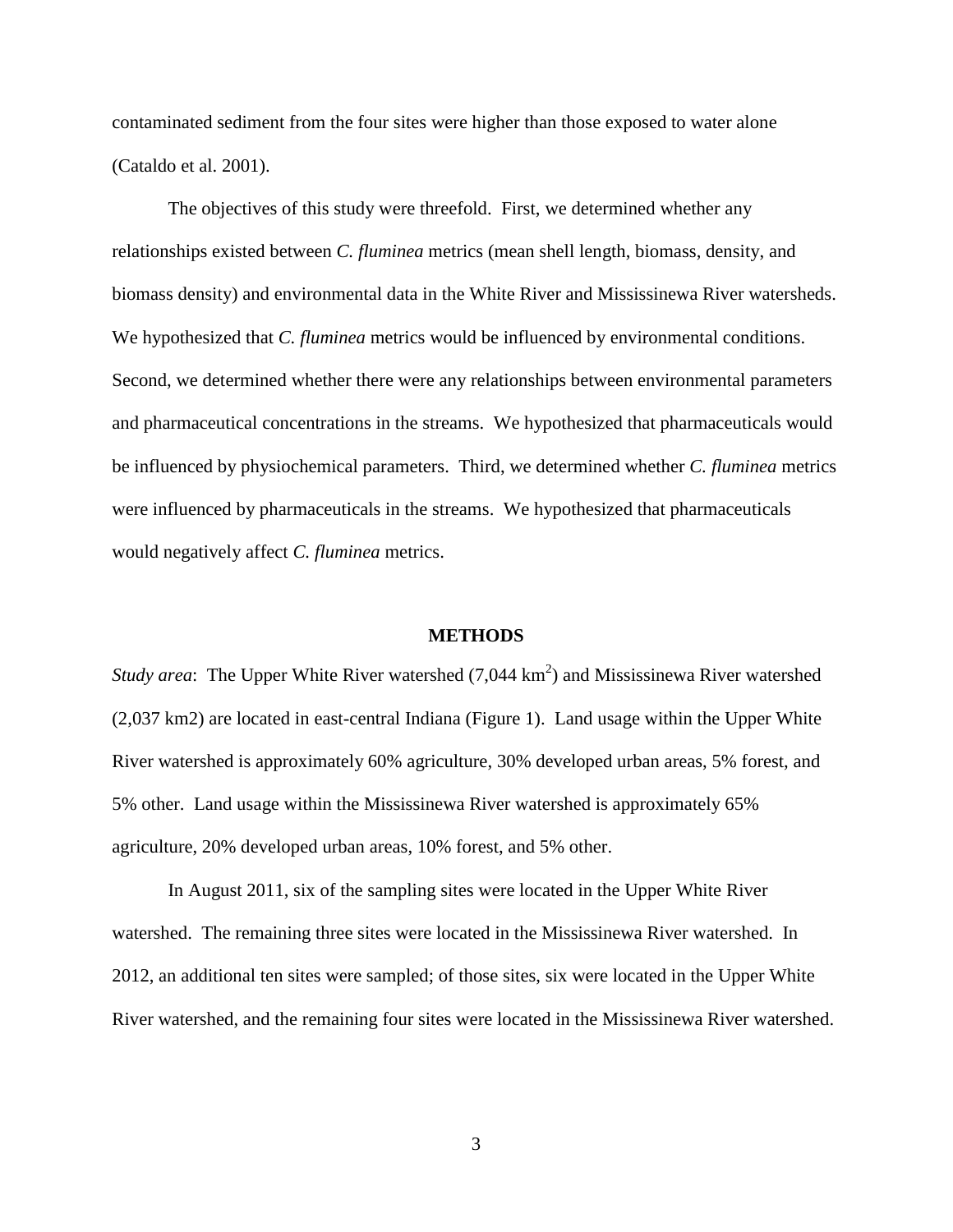*Corbicula fluminea Sampling 2011: Corbicula fluminea* were sampled using an adaptive sampling method with initial random samples as described in Strayer and Smith (2003). Each site was 20 m in length, and width measurements were recorded in increments of 1 m. A random numbers chart was used to select quadrats from a sampling grid of each location. Sampling quadrats were constructed of polyvinyl chloride (PVC) tubing and measured 0.50 m<sup>2</sup> (Strayer and Smith 2003, Bowley 2010). The quadrats were secured in one of four randomly selected locations from the sampling grid. Sediment was removed within each quadrat to a uniform depth of 10-15cm. A maximum number of *C. fluminea* per quadrat for each site was chosen based on preliminary investigation of abundance at each site. A maximum number was chosen ahead of time in order to determine if the neighboring quadrats needed to be sampled (Bowley 2010).

According to the adaptive sampling method, all *C. fluminea* within the first quadrat were removed, and if the maximum number was not met, sampling proceeded to the next random quadrat (Strayer and Smith 2003). If the maximum number of *C. fluminea* was met, the four neighboring quadrats (in a cross-shaped pattern) were sampled (Bowley 2010). This method continued until all four quadrats were completely sampled, or until one of the neighboring quadrats did not exceed the maximum number. A site was considered complete when all four of the initially selected quadrats, and any subsequent neighboring quadrats, were sampled (Bowley 2010).

All collected *C. fluminea* were preserved with 10% formalin in labeled glass jars. All mussels were measured for length; biomass for each clam was determined using the following length-mass equation from Bagatini et al. (2007)  $W = (2.92 \times 10^{-4}) \times (L^{2.79})$ .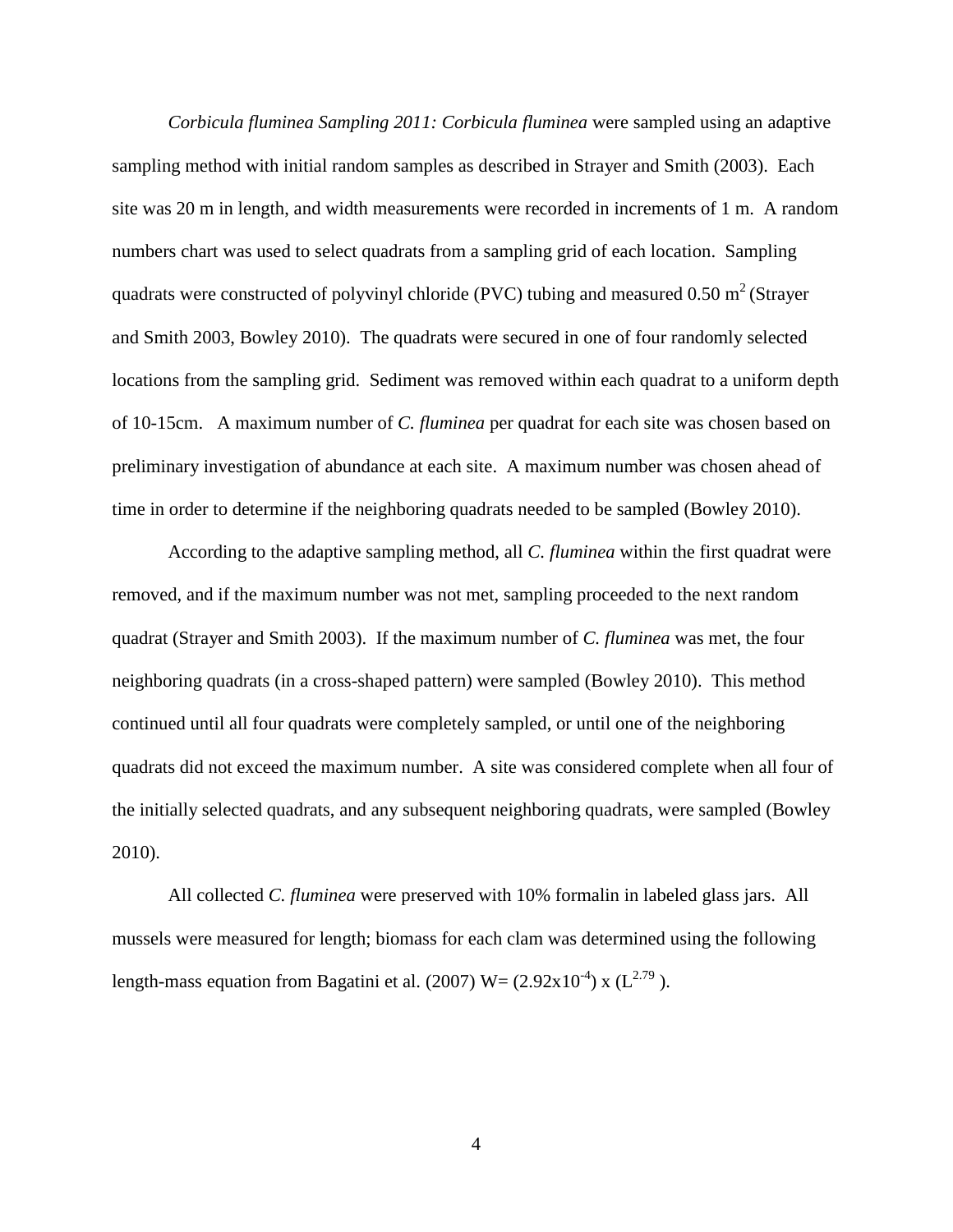*Corbicula fluminea Sampling 2012: Corbicula fluminea* were present at all sites in high densities, so the 2011 sampling method was adapted to account for this issue. Each quadrat was sampled for exactly ten minutes, and all *C. fluminea* were removed from the quadrat and placed in a Nalgene bottle to be taken to the lab.

All collected *C. fluminea* were preserved in labeled jars with 10% formalin. All clams were measured for length, and biomass for each clam was determined using following lengthmass equation from Bagatini et al. (2007)  $W = (2.92 \times 10^{-4}) \times (L^{2.79})$ .

Temperature, conductivity, salinity, total dissolved solids (TDS), pH, and dissolved oxygen were measured at each site using a Hydrolab minisonde 5 (Hydrolab). Depth and flow were recorded at each site using a Flo-Mate model 2000 (Marsh-McBirney). Grab samples of water were collected from each site to determine pharmaceutical and cation concentrations. Facing upstream, the syringe was filled with river water and filtered into 1 liter amber glass bottles using a 60mL syringe with Whatmann GF/F 25mm glass fiber filters. All water samples were preserved on ice and transported to the Indiana State Department of Health (ISDH) chemistry laboratories in Indianapolis, IN.

Extraction and analysis of 1 liter water samples followed the USGS Method 5-B5 (Furlong et al. 2008). Samples were preserved at the laboratory with 5 ml of a 5% EDTA solution and refrigerated until extracted to a final volume of 1 mL. Calibration curves used for quantization had a correlation coefficient of 0.99 or better. Analysis was performed on an Agilent 1200 Liquid Chromatograph and Applied Biosystems API4000 MS/MS in both positive and negative modes (Furlong et al. 2008).

Standards for Gemfibrozil, Lincomycin, Sulfamethoxazole, Trimethoprim, and Tylosin Tartrate were purchased from Sigma (St. Louis, MO). Acetaminophen, Caffeine,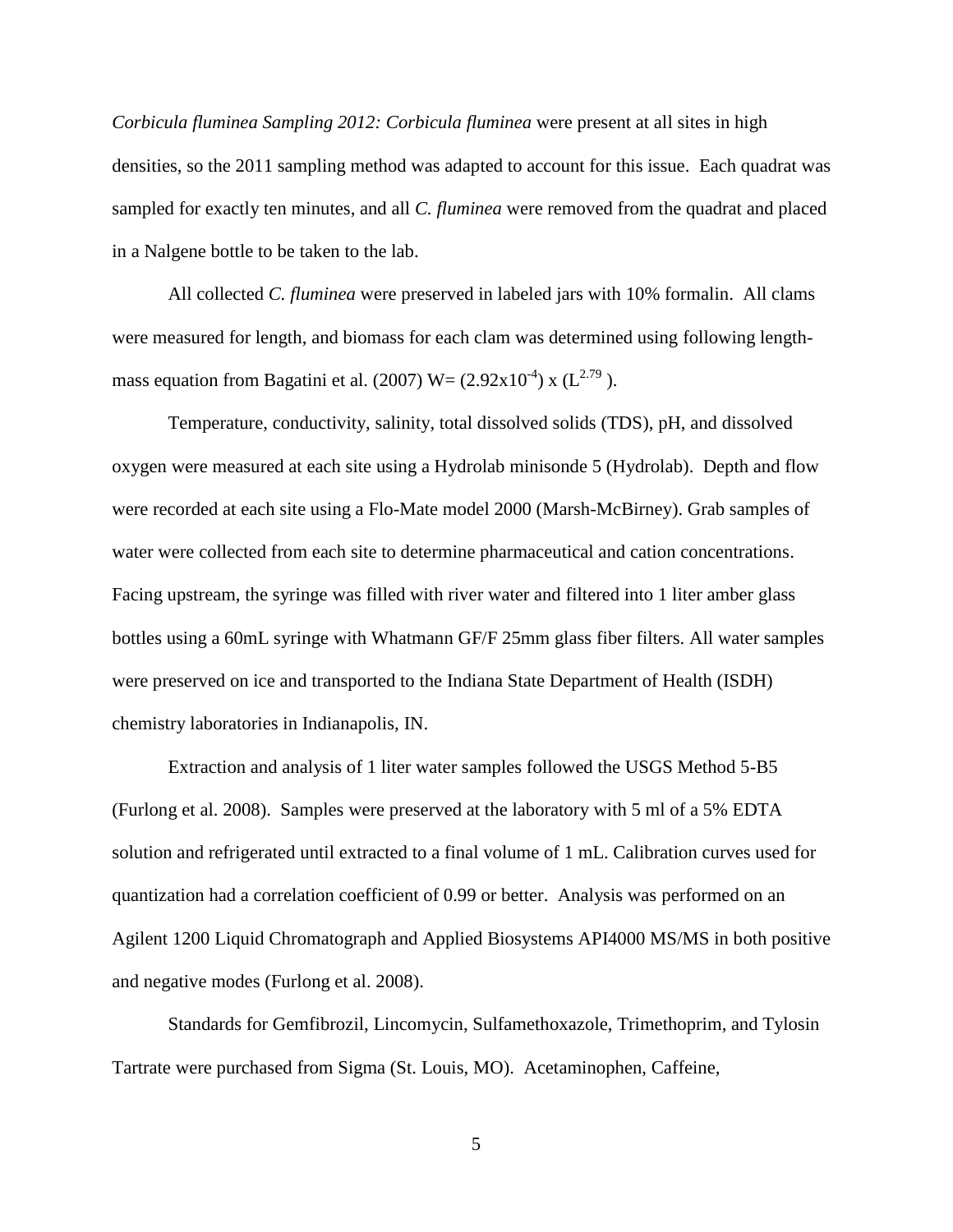Carbamazepine, - (-)Cotinine, N,N-Diethyltoluamide (DEET), Ibuprofen, Naproxen,

Sulfadimethoxine, Sulfamerazine, Sulfamethazine, Sulfathiazole, and Triclosan were purchased from Absolute Standards (Hamden, CT). Triclocarban standards were purchased from AccuStandard, New Haven, CT. Internal standards were isotopically labeled and included Acetaminophen, Caffeine and Cotinine from Cerilliant, Round Rock, TX, and N,N-Diethyltoluamide (DEET), Ibuprofen, Naproxen Sulfamethazine, Sulfamethazole, Triclosan, and Trimethoprim, from Cambridge Isotope Laboratories (Andover, MA). Oasis HLB 6cc (500 mg) LP Extraction Cartridges, part #186000115, from Waters (Milford, MA) were used for all extractions; an Agilent Eclipse XDB-C18 2.1 x 150 mm, 3.5µm LC column, part #930990-902, was used for all analyses.

Water samples for cation analysis were filtered into 60mL Nalgene bottles using a 60mL syringe with Whatmann GF/F 25mm glass fiber filters. The samples were then placed on ice and transported back to Ball State University where they were analyzed with a Dionex ICS-3000 (Dionex) ion chromatograph for fluoride, chloride, nitrite, bromide, nitrate, phosphate, and sulfate concentrations.

#### *Statistical Analyses:*

Major gradients in the stream environmental variables were identified using Principal Component Analysis (PCA) with a correlation matrix. Additional variables were measured in 2012; therefore data were analyzed separately by year. For 2011, the following environmental variables were included in the PCA: stream discharge, temperature, salinity, total dissolved solids, pH, and dissolved oxygen. We retained the Principal Component axes with eigenvalues > 1.0 for interpretation (Lopez-Darias et al. 2012). For 2012, the following environmental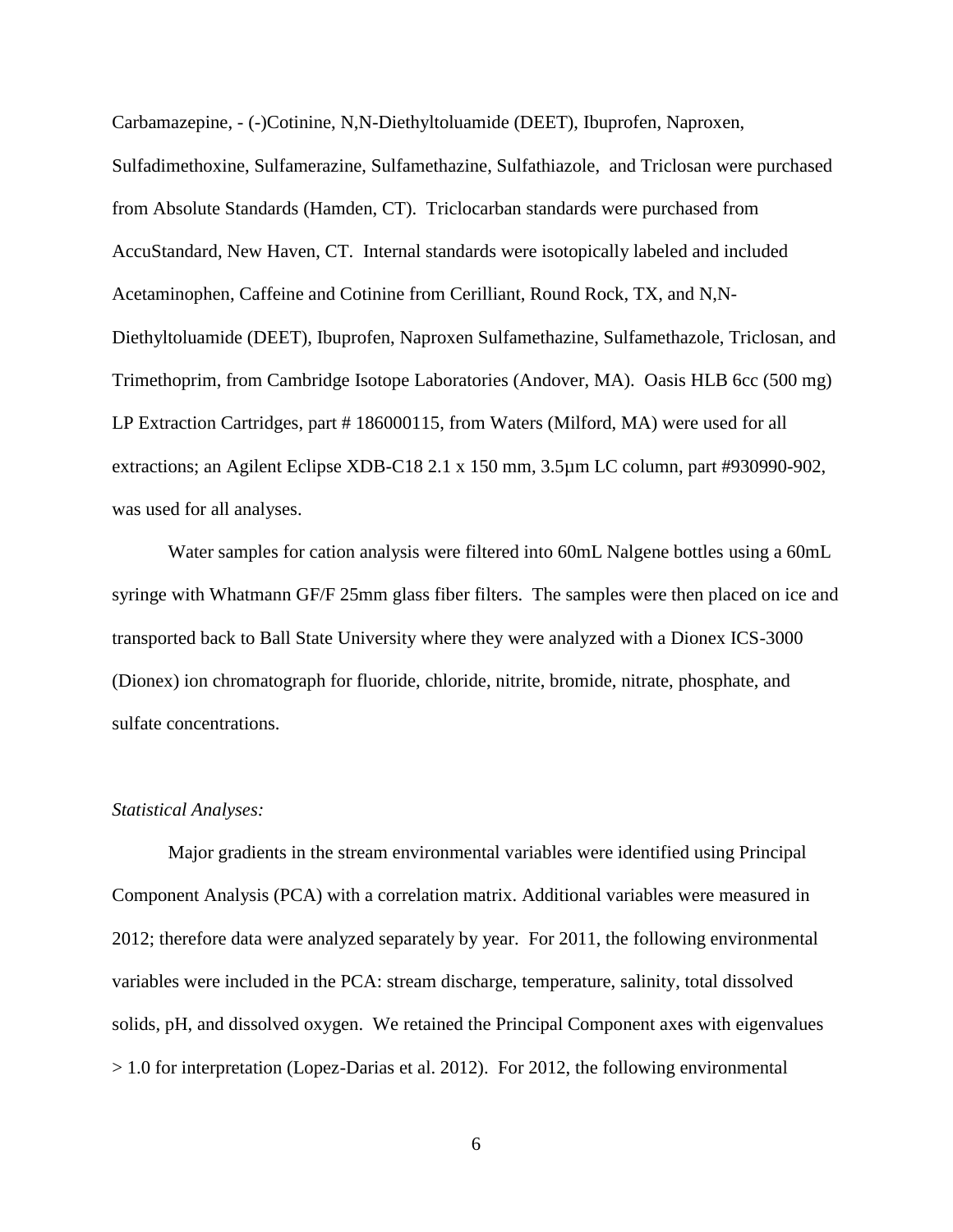variables were included in the PCA: temperature, pH, specific conductivity, dissolved oxygen, salinity, total dissolved solids, stream width, mean stream depth, fine benthic organic matter, course benthic organic matter, ammonia, and total carbon. Again, only Principal Component axes with eigenvalues > 1.0 were used for interpretation.

We used a Canonical Correspondence Analysis (CCA) to determine the relationship between pharmaceutical concentrations and environmental variables. The angles and lengths of the arrows associated with the environmental variables are used to visualize their importance in relation to pharmaceutical distribution (Rejmankova et al. 1991). The angle displays the direction of the relationship and the length represents the strength (i.e., longer arrows represent a stronger relationship). We measured additional environmental variables in 2012; therefore each year was analyzed separately. The significance of the relationships between pharmaceuticals and environmental variables were tested using an analysis of variance (ANOVA) permutation test. We used an AIC model selection to identify the best subset of environmental variables to describe pharmaceutical abundance. AIC selects the best model based with a penalizing function for increased complexity. Significance was set at  $\alpha = 0.05$ .

Univariate linear regression was used to determine the relationship between individual pharmaceutical concentrations (ng/L) with *C. fluminea* metrics for each sampling year separately. We used a Bonferroni correction to maintain family-wise error rate of 0.05 to control for Type 1 error (Eleven models:  $\alpha$ =0.004 for both years).

#### **RESULTS**

In 2011, Principle Component axes 1 and 2 had eigenvalues  $> 1.0$ ; axis 1 explained 47.75% of the variation, and axis 2 explained 25.53% of the variation (Table 1). Discharge,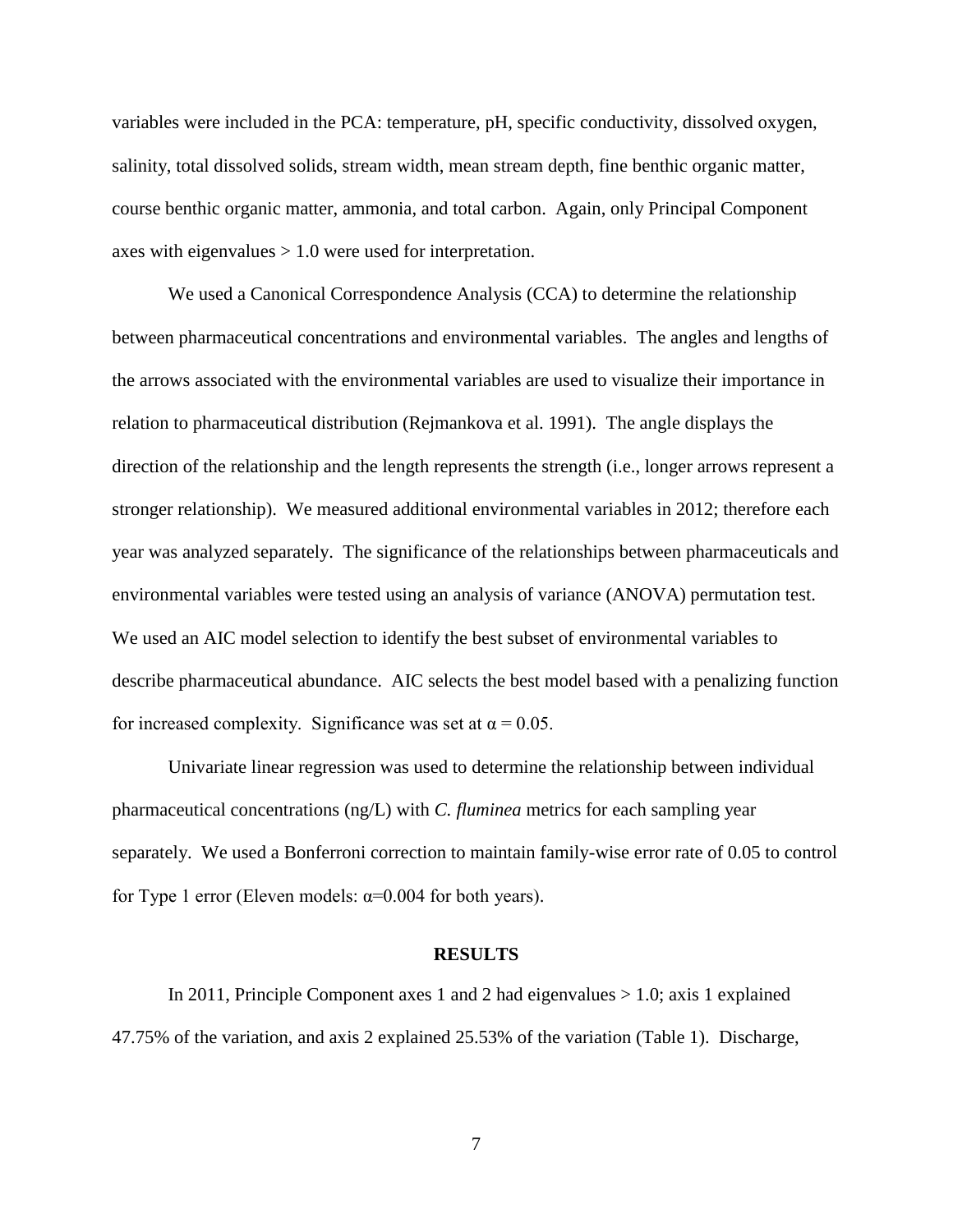temperature, and pH loaded strongly onto axis 1, and temperature and salinity loaded strongly onto axis 2 (Table 2; Figure 2).

In 2012, Principle Component axes 1, 2, 3, and 4 had eigenvalues  $> 1.0$ ; axis 1 explained 31.59% of the variation, axis 2 explained 24.96% of the variation, axis 3 explained 13.32% of the variation, and axis 4 explained 9.7% of the variation (Table 3). Salinity, total dissolved solids (TDS), and specific conductivity loaded strongly onto axis 2, temperature, course benthic organic matter (CBOM), and pH loaded strongly onto axis 3, and dissolved oxygen and fine benthic organic matter (FBOM) loaded strongly onto axis 4 (Table 4). Linear regressions with *C. fluminea* metrics as a function of Principle Component axis 1 showed a relationship with average biomass ( $R^2 = 0.374$ ,  $p = 0.005$ ). Linear regressions with *C. fluminea* metrics as a function of Principle Component axes 2 ( $R^2 = -0.053$ , p = 0.661), 3 ( $R^2 = 0.03$ , p = 0.240), and 4  $(R<sup>2</sup> = -0.067, p = 0.958)$  did not show any relationships.

In 2011, The Canonical Correspondence Analysis' Constrained Axis 1 had an eigenvalue of 0.54 and Constrained Axis 2 had an eigenvalue of 0.45 (Table 5). Carbamazepine, Sulfamethoxazole, Triclocarban, Gemfibrozil, and Sulfamethazine loaded strongly on axis 1 (Table 6). Carbamazepine, Lincomycin, Sulfamethoxazole, Triclocarban, and Gemfibrozil loaded strongly on axis 2 (Table 6). The permutation test indicated the full model was not significant ( $F(6,2) = 0.740$ ,  $P = 0.840$ ). The best model based on AIC was Pharmaceuticals from 2011~Temp+Sal+LDO (Table 7). The permutation test for the best model was significant  $(F(3,5) = 1.69, P = 0.041).$ 

In 2012, Constrained Axis 1 had an eigenvalue of 0.57 and Constrained Axis 2 had an eigenvalue of 0.47 (Table 8). Acetaminophen and Ibuprofen loaded strongly onto axis 1, and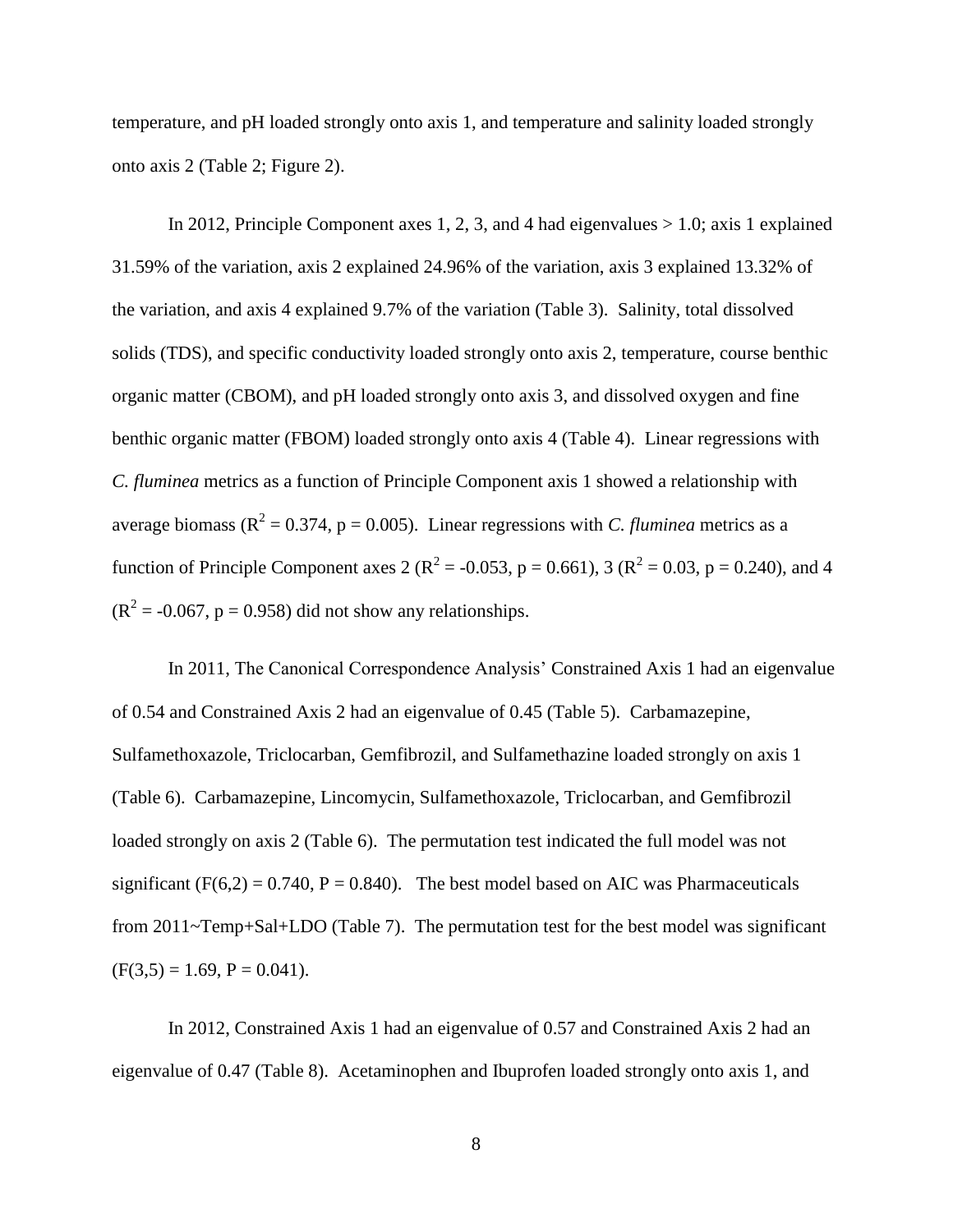Acetaminophen, Ibuprofen, and Triclocarban loaded strongly onto axis 2 (Table 9). The permutation test indicated the full model was not significant ( $F(6,2) = 0.740$ ,  $P = 0.840$ ). The best model based on AIC was Pharmaceuticals from 2012~pH+Temp+DO+TDS+WettedWidth+MeanDepth+FBOM+CBOM+NH4N+TC (Table 10). The permutation test for the best model was significant  $(F(11,5) = 2.39, P = 0.01)$ .

For 2011, *C. fluminea* density and Carbamazepine were positively correlated (Figure 5, Table 11). For 2012, linear regressions with *C. fluminea* metrics and individual pharmaceutical concentrations did not show any relationships (Table 12).

#### **DISCUSSION**

Our first objective was to determine if any relationships exist between *Corbicula fluminea* metrics and environmental data in the White River and Mississinewa River watersheds from 2011 and 2012; we hypothesized that *C. fluminea* metrics would be influenced by environmental conditions. In 2011, Principle component axis 1, stream discharge, temperature, and pH, was significantly related to *C. fluminea* density. As temperature, stream discharge, and pH decreased, so did *C. fluminea* density. In 2012, Principal component axis 1 was significantly related to average biomass.

A study conducted by Sousa et al. (2008) investigated *C. fluminea* abundance, biomass and population structure across two years, and developed a model describing the relationship between environmental variables and *C. fluminea* data in the freshwater tidal area of the River Minho estuary in Lugo, Spain. They used stepwise multiple regression analysis to determine if there were any relationships between *C. fluminea* biomass and the measured environmental variables (Sousa et al. 2008). Their results showed smaller *C. fluminea* biomass with increased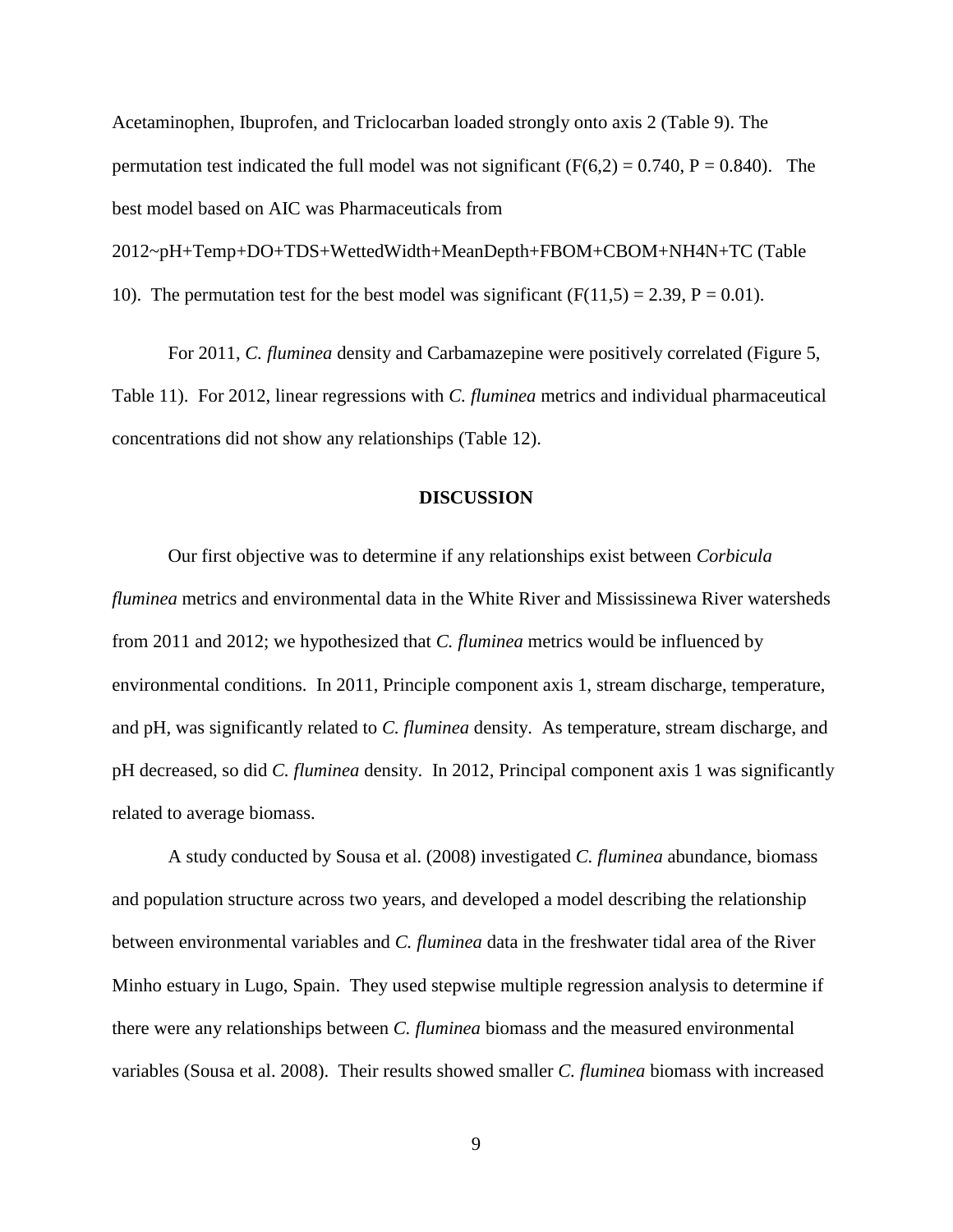salinity, and higher values of nitrates and ammonia. Greater *C. fluminea* biomass were observed with increased redox potential, organic matter, hardness, very coarse sand and fine sand (Sousa et al. 2008).

Our second objective was to determine if there are any relationships between environmental data and pharmaceuticals in the streams for 2011 and 2012. We hypothesized that pharmaceuticals would be influenced by environmental conditions. In 2011, the AIC best fit model showed temperature was related to Triclocarban and Carbamazepine. As temperature increased, so did the concentrations of Triclocarban and Carbamazepine. In 2012, total dissolved solids, salinity, and specific conductivity were related to Triclocarban, and temperature and pH were related to Acetaminophen. As total dissolved solids, salinity, and specific conductivity decreased, so did concentrations of Triclocarban. As temperature and pH increased, so did concentrations of Acetaminophen.

Togota et al. (2007) investigated the effects of temperature and salinity on the uptake rate of pharmaceuticals in a laboratory setting. As temperature increased (from 5 degrees Celcius to 21 degrees Celcius), so did the uptake rate of all pharmaceuticals with the exception of carbamazepine; carbamazepine uptake rate stayed constant at both temperatures. Pharmaceuticals that are acidic compounds showed no significant effects with a salinity increase. Pharmaceuticals that are basic compounds showed a significant decrease in uptake rate with a salinity increase (Togota et al. 2007).

Our third objective was to determine if *Corbicula fluminea* metrics were influenced by pharmaceuticals in the streams. We hypothesized that pharmaceuticals will negatively affect *C. fluminea* metrics. Further, we hypothesized that pharmaceuticals will have different effects on *C. fluminea* metrics. For 2011, *C. fluminea* density and Carbamazepine were positively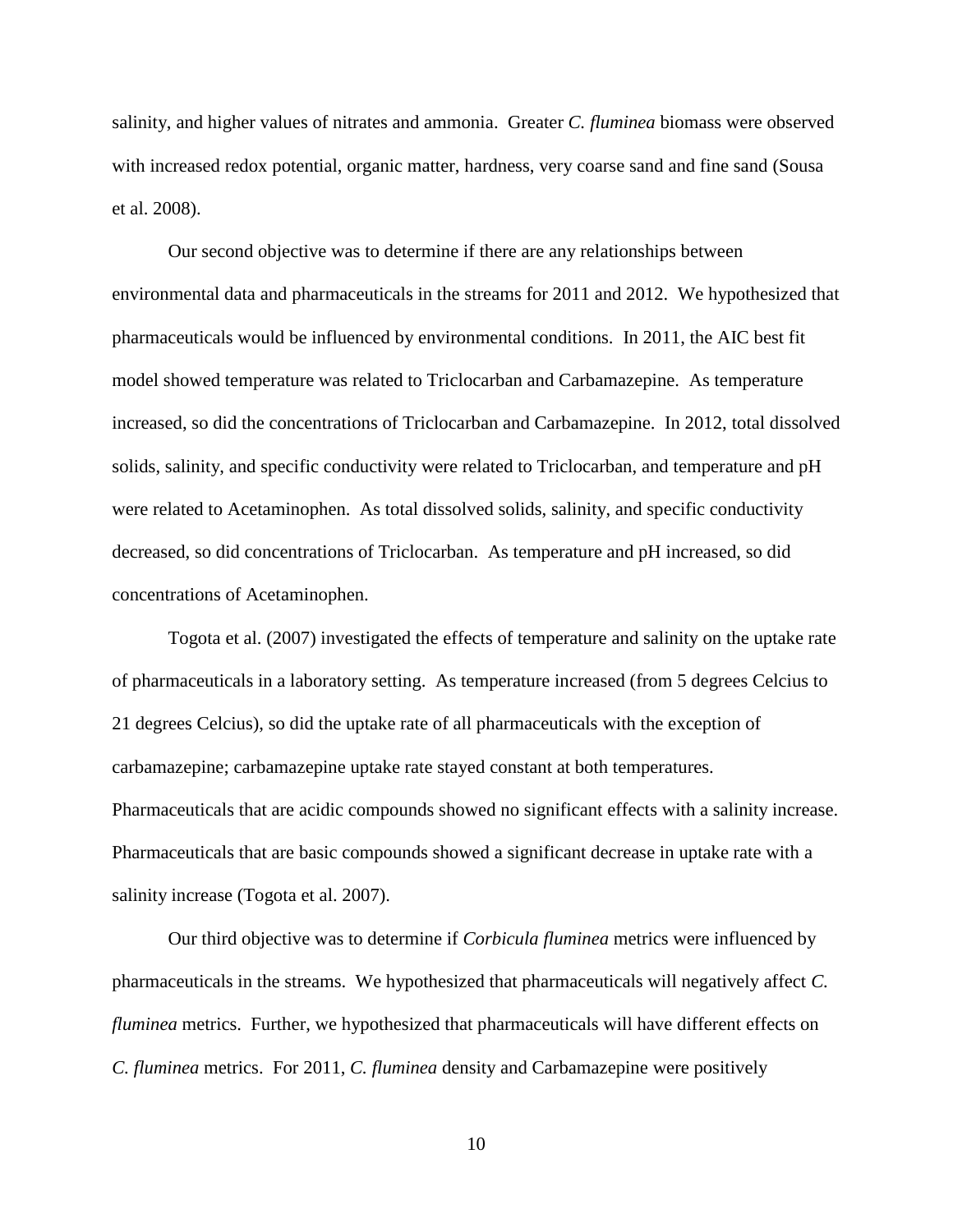correlated. For 2012, linear regressions with *C. fluminea* metrics and individual pharmaceutical concentrations did not show any relationships.

Carbamazepine is a ubiquitous compound that is found in freshwaters worldwide, allowing long-term exposure to organisms. Carbamazepine was found to have sublethal effects on the macroinvertebrate *Stenonema sp.* Changes in development and behavior were observed with carbamazepine exposure at environmentally relevant concentrations (2, 20, 200, 2000 ng/L) (Jarvis et al. 2014). Although there was no observed increase in mortality at environmentally relevant concentrations, long-term exposure to carbamazepine has a negative effect on the lifecycle of *Stenonema sp*. (Jarvis et al. 2014).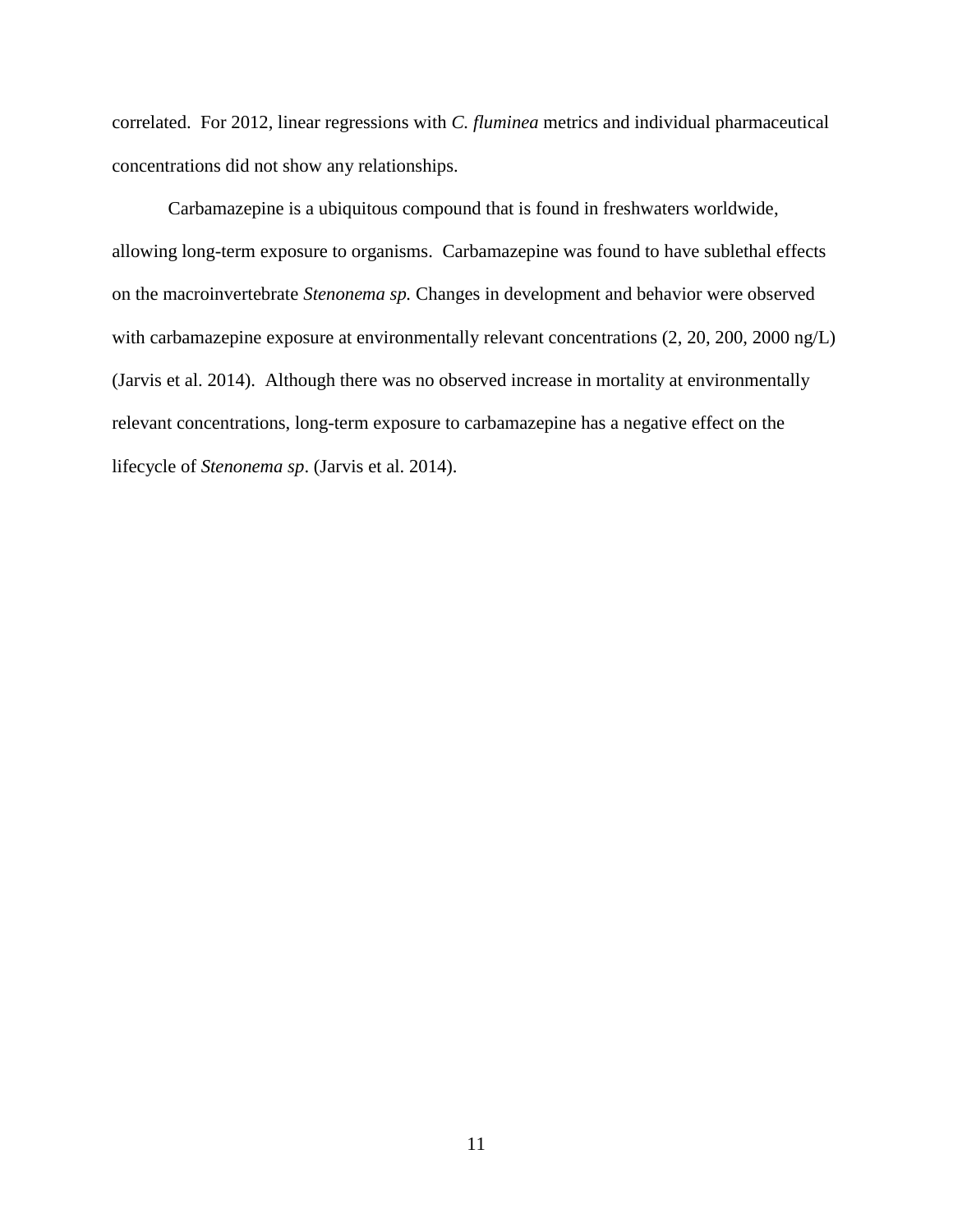#### **REFERENCES**

- Bagatini, Y.M., J. Higuti, and E. Benedito. 2007. Temporal and longitudinal variation of *Corbicula fluminea* (Mollusca, Bivalvia) biomass in the Rosana Reservoir, Brazil. Acta Limnologica Brasiliensia 19: 357-366.
- Bowley, Laura A. 2010. Burea of Water Quality annual macroinvertebrate report 2010: 1-127.
- Brausch, J.M. and G.M. Rand. 2011. A review of personal care products in the aquatic environment: Environmental concentrations and toxicity. Chemosphere 82: 1518-1532.
- Cataldo, D., J.C. Colombo, D. Boltovskoy, C. Bilos, and P. Landoni. 2001. Environmental toxicity assessment in the Parana River delta (Argentina): simultaneous evaluation of selected pollutants and mortality rates of *Corbicula fluminea* (Bivalvia) early juveniles. Environmental Pollution 112: 379-389.
- Chen, W.Y., C.M. Liao, L.J. Jou,and S.F. Jau. 2009. Predicting bioavailability and bioaccumulation of arsenic by freshwater clam *Corbicula fluminea* using valve daily activity. Environmental Monitoring and Assessment 169: 647-659.
- Fent, K., Weston, A.A., and Caminada, D. 2006. Ecotoxicology of human pharmaceuticals. Aquatic Toxicology 76: 122-159.
- Furlong, E.T., Werner, S.L., Anderson, B.D., and Cahill, J.D. 2008. Determination of humanhealth pharmaceuticals in filtered water by chemically modified styrene-divinylbenzene resin-based solid-phase extraction and high-performance liquid chromatography/mass spectrometry: U.S. Geological Survey Techniques and Methods. Book 5, Section B, Chapter B5: 56.
- Gerrity, D., R.A. Trenholm, and S.A. Snyder. 2011. Temporal variability of pharmaceuticals and illicit drugs in wastewater and the effects of a major sporting event. Water Research 45: 5399-5411.
- Ham, K. D. and M. J. Peterson. 1994. Effect of fluctuating low-level chlorine concentrations on valve-movement behavior of the Asiatic clam (*Corbicula fluminea)*. Environmental Toxicology and Chemistry 13: 493-498.
- Jarvis, A.L., M.J. Bernot, and R.J. Bernot. 2014. The effects of the pharmaceutical carbamazepine on life history characteristics of flat-headed mayflies (Heptageniidae) and aquatic resource interactions. Ecotoxicology: 23: 1701-1712.
- Korniushin, A.V. and M. Glaubrecht. 2003. Novel reproductive modes in freshwater clams: brooding and larval morphology in Southeast Asian taxa of Corbicula (Mollusca, Bivalvia, Corbiculidae). Acta Zoologica 84: 293-315.
- Lopez-Darias, M., T.W. Schoener, D.A. Spiller, and J.B. Losos. 2012. Predators determine how weather affects the spatial niche of lizard prey: exploring niche dynamics at a fine scale. Ecology 93(12): 2512-2518.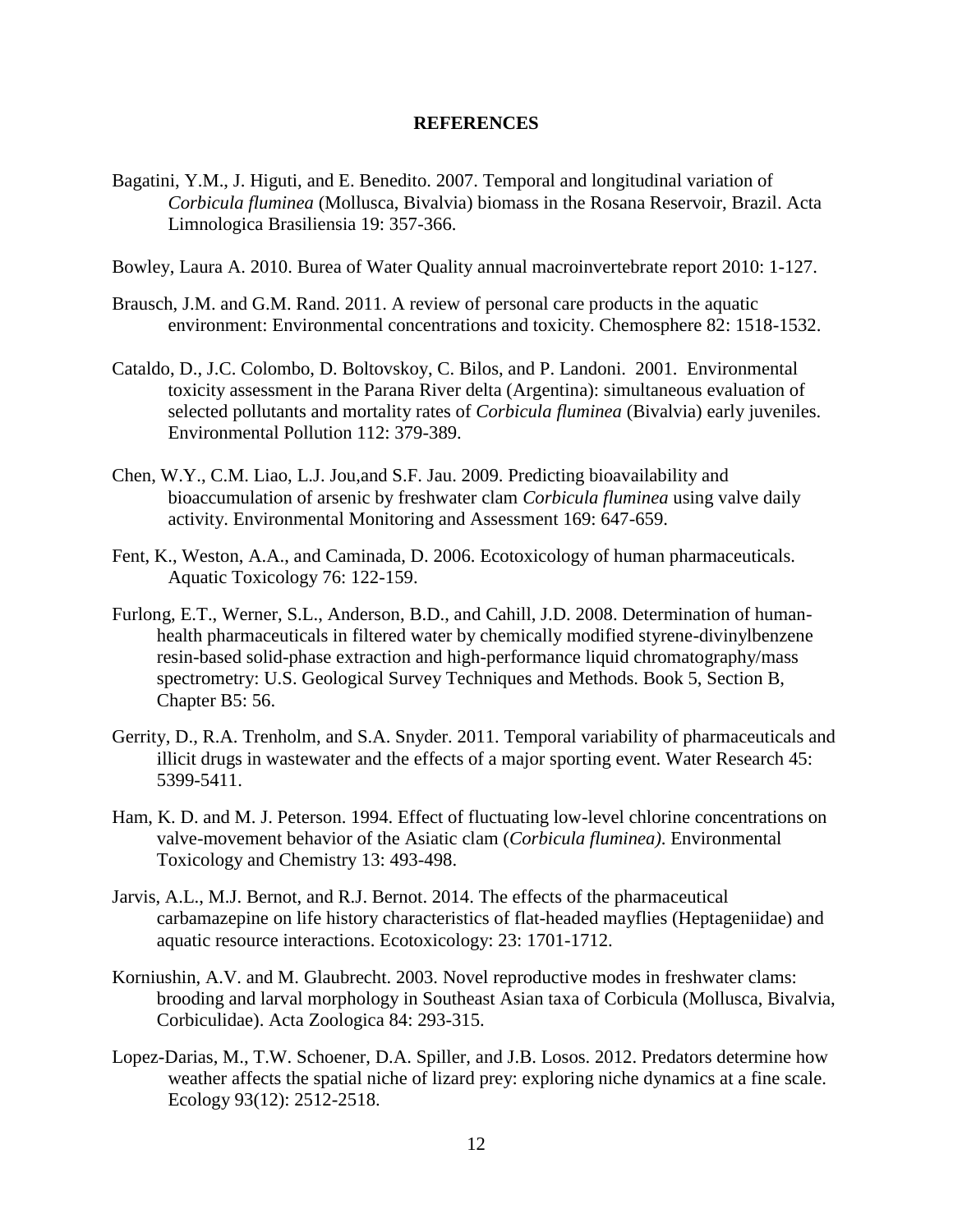- Murray, K. E., S. Thomas, and A. Badour. 2010. Prioritizing research for trace pollutants and emerging contaminants in the freshwater environment. Environmental Pollution 158: 3462-3471.
- Neufeld, Douglas S.G. 2010. Mercury accumulation in caged *Corbicula*: rate of uptake and seasonal variation. Environmental Monitoring and Assessment 168: 385-396.
- Reid, R.G.B., R.F. McMahon, D.O. Foighil, and R. Finnigan. 1992. Anterior inhalant currents and pedal feeding bivalves. Veliger 35: 93-104.
- Rejmankova, E., H.M. Savage, M. Rejmanek, J.I. Arrendondo-Jimenez, and D.R. Roberts. 1991. Multivariate analysis of relationships between habitats, environmental factors and occurrence of anopheline mosquito larvae Anopheles albimanus and A. pseudopunctipennis in Southern Chiapas, Mexico. Journal of Applied Ecology: 28: 827- 841.
- Sousa, R., M. Rufino, M. Gaspar, C. Antunes, and L. Guilhermino. 2008. Abiotic impacts on spatial and temporal distribution of Corbicula fluminea (Muller, 1774) in the River Minho Estuary, Portugal. Aquatic Conservation: Marine and Freshwater Ecosystems: 18: 98-110.
- Strayer, David L. and D. R. Smith. 2003. A guide to sampling freshwater mussel populations. American Fisheries Society, Monograph 8, Bethesda, Maryland.
- Togola, A. and H. Budzinski. 2007. Development of polar organic integrative samplers for analysis of pharmaceuticals in aquatic systems. Analytical Chemistry: 79: 6734-6741.
- Vaughn, C. C. and C. C. Hakenkamp. 2001. The functional role of burrowing bivalves in freshwater ecosystems. Freshwater Biology 46: 1431-1446.
- Veach, A. and M. J. Bernot. 2011. Temporal variation of pharmaceuticals in an urban and agriculturally influenced stream. Science of the Total Environment 409: 4553-4563.
- Way, C.M., D.J. Hornback, C.A. Miller-Way. 1990. Dynamics of filter feeding in *Corbicula fluminea* (Bivalvia: Corbiculidae). Canadian Journal of Zoology 68: 115-120.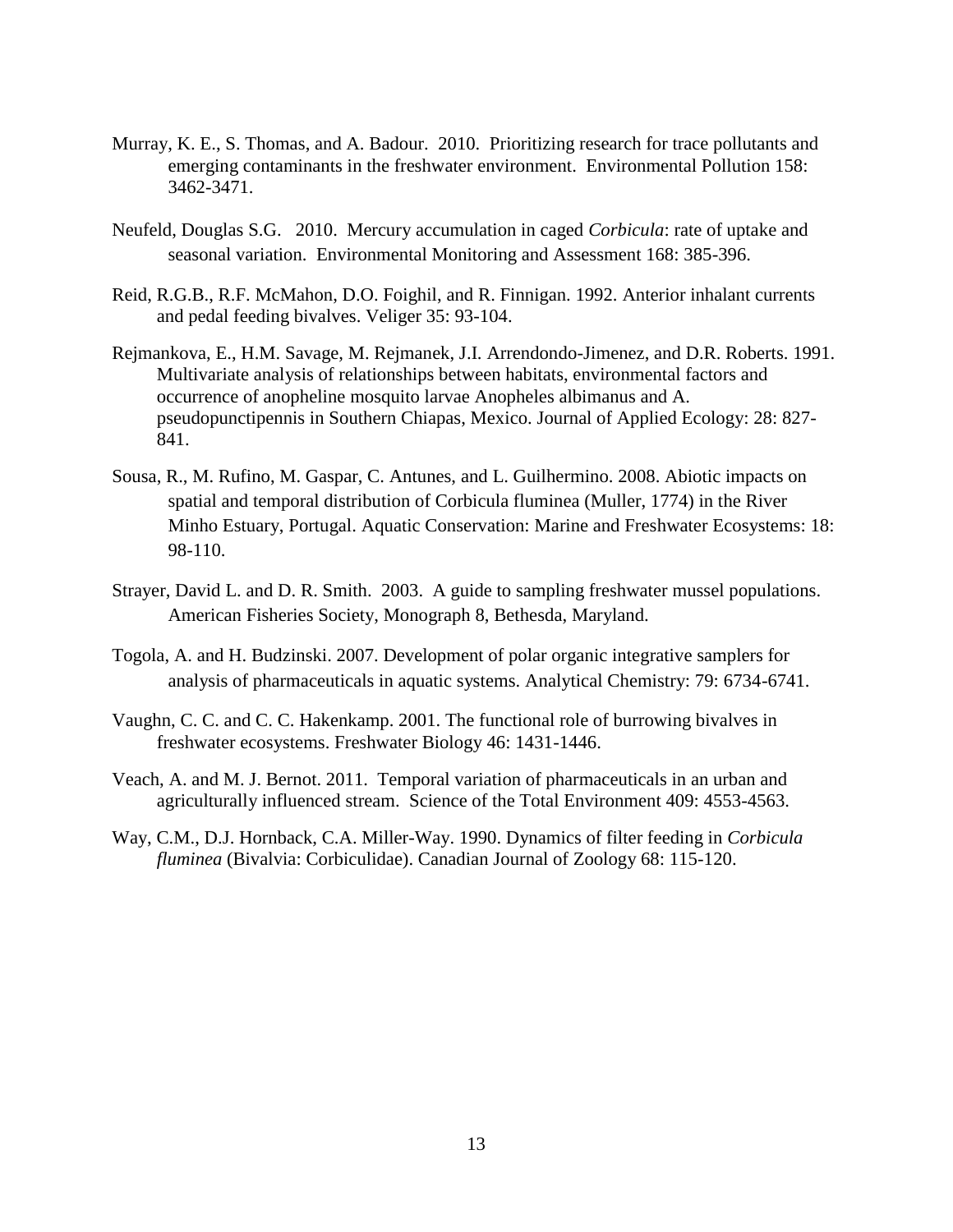# **FIGURES AND TABLES**



Figure 1. Sampling sites for *Corbicula fluminea* and pharmaceuticals in East-central Indiana. All sites are located in either the White River or Mississinewa River watersheds.

| Table 1. Eigenvalues of variables from the principal component |  |  |
|----------------------------------------------------------------|--|--|
| Analysis on environmental variables from 2011.                 |  |  |

| Principle       | Eigenvalue | Total           | Cumulative       |
|-----------------|------------|-----------------|------------------|
| Component       |            | variance $(\%)$ | variance $(\% )$ |
| PC <sub>1</sub> | 1.69       | 47.75           | 47.75            |
| PC <sub>2</sub> | 1.23       | 25.53           | 73.28            |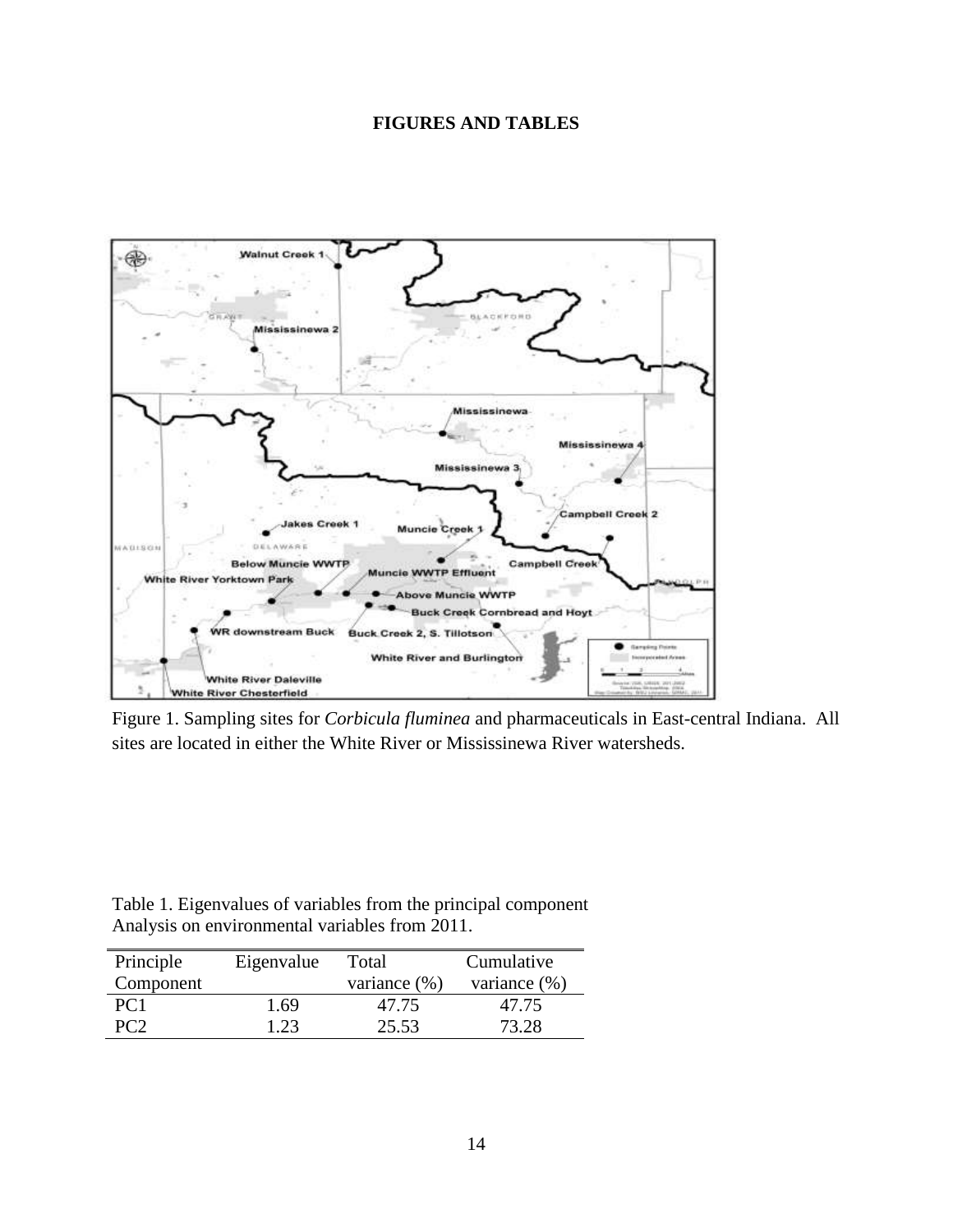| Variables                    | PC1     | PC <sub>2</sub> |
|------------------------------|---------|-----------------|
| Discharge $(L/s)$            | $-0.46$ | 0.02            |
| Temperature $(^{\circ}C)$    | $-0.51$ | $-0.51$         |
| Salinity (ppt)               | 0.02    | 0.78            |
| Total Dissolved Solids (ppt) | $-0.42$ | 0.30            |
| pH                           | $-0.46$ | $-0.44$         |
| Dissolved Oxygen $(\%)$      | $-0.36$ | 0.29            |

Table 2. Factor coordinate correlations of variables from the principle component analysis on environmental variables from 2011.

*Note:* All correlations 0.45 or greater highlighting the strongest correlations are shown in boldface type.



Figure 2. Bi-plot of Principle Component Axes 1 & 2 from 2011 with physiochemical parameters and watershed from 2011, with "X" representing Mississinewa River watershed and "O" representing West Fork White River watershed. Discharge, temperature and pH loaded strongly on axis 1, and temperature and salinity loaded strongly onto axis 2.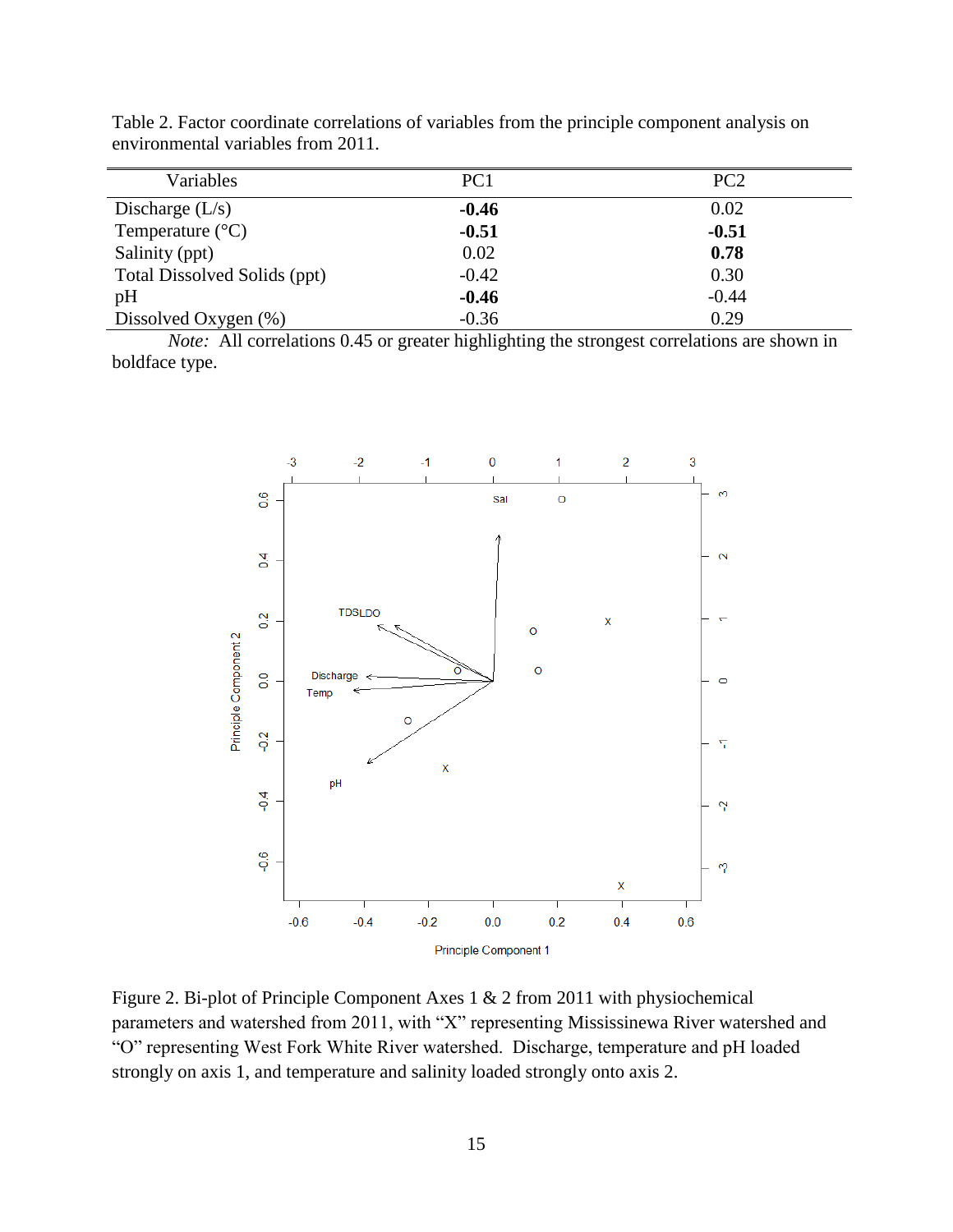| Principle       | Eigenvalue | Total        | Cumulative   |
|-----------------|------------|--------------|--------------|
| Component       |            | variance (%) | variance (%) |
| PC <sub>1</sub> | 1.94       | 31.59        | 31.59        |
| PC <sub>2</sub> | 1.73       | 24.96        | 56.55        |
| PC <sub>3</sub> | 1.26       | 13.32        | 69.87        |
| PC 4            | 1.08       | 09.75        | 79.63        |

Table 3. Eigenvalues of variables from the principal component Analysis on environmental variables from 2012.

Table 4. Factor coordinate correlations of variables from the principle component analysis on environmental variables from 2012.

| Variables                    | PC <sub>1</sub> | PC <sub>2</sub> | PC <sub>3</sub> | PC <sub>4</sub> |
|------------------------------|-----------------|-----------------|-----------------|-----------------|
| pH                           | $-0.28$         | $-0.17$         | $-0.44$         | $-0.07$         |
| Temperature $(^{\circ}C)$    | $-0.18$         | $-0.31$         | $-0.53$         | 0.08            |
| <b>Specific Conductivity</b> | 0.42            | $-0.28$         | 0.12            | $-0.01$         |
| Dissolved Oxygen (%)         | 0.04            | $-0.33$         | $-0.15$         | 0.63            |
| Salinity (ppt)               | 0.41            | $-0.30$         | 0.12            | $-0.01$         |
| Total Dissolved Solids (ppt) | 0.40            | $-0.32$         | 0.12            | $-0.01$         |
| Width $(m)$                  | 0.24            | 0.08            | $-0.23$         | $-0.21$         |
| Mean Depth (m)               | 0.30            | 0.32            | $-0.18$         | 0.08            |
| <b>FBOM</b>                  | 0.12            | 0.29            | $-0.06$         | 0.68            |
| <b>CBOM</b>                  | $-0.25$         | 0.20            | 0.45            | 0.22            |
| Ammonia                      | 0.27            | 0.34            | $-0.32$         | $-0.02$         |
| <b>Total Carbon</b>          | $-0.24$         | $-0.33$         | 0.20            | 0.09            |

*Note:* All correlations 0.40 or greater highlighting the strongest correlations are shown in boldface type.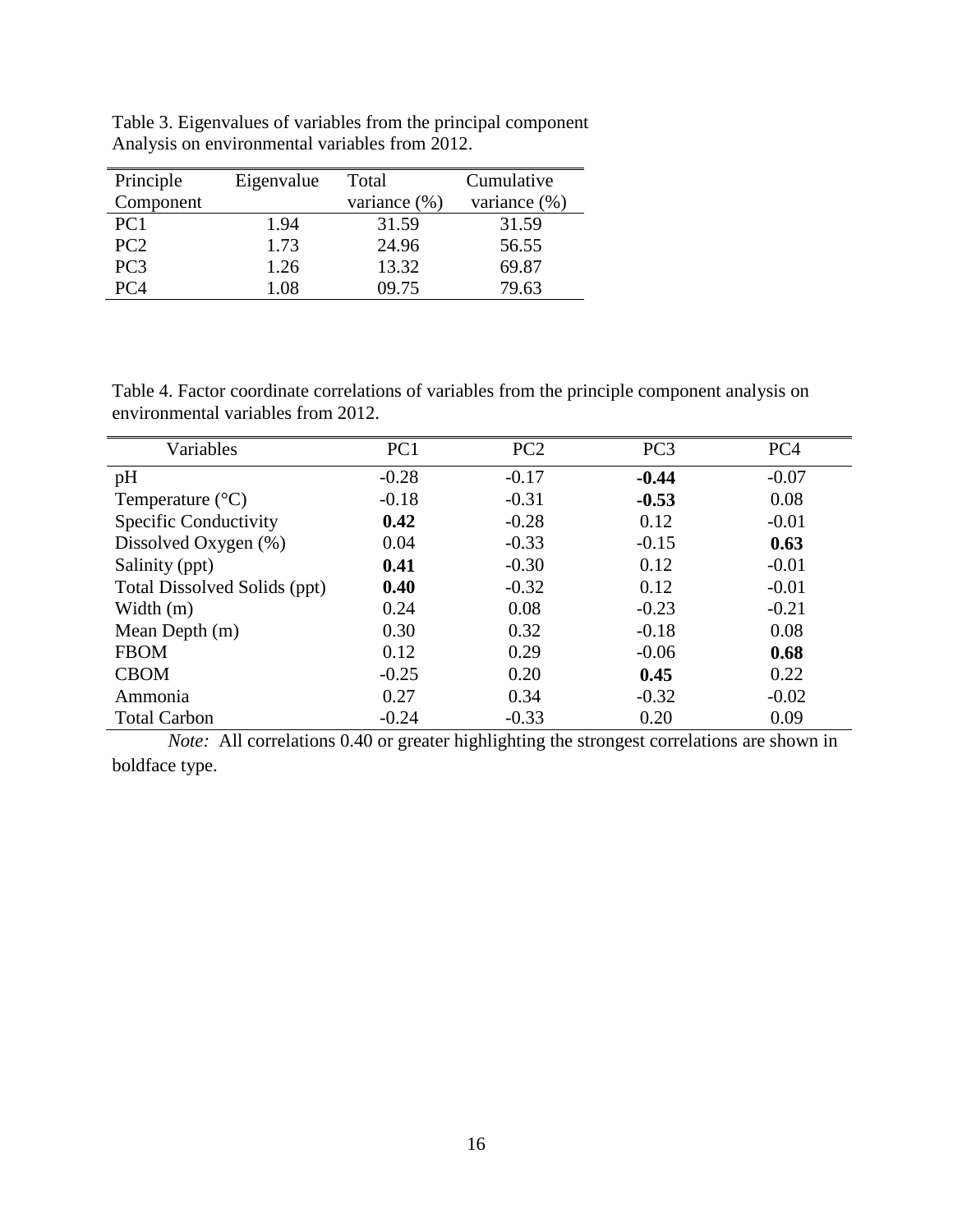| Table 5. Eigenvalues of variables |                                    |  |  |
|-----------------------------------|------------------------------------|--|--|
|                                   | from the Canonical Correspondence  |  |  |
|                                   | Analysis of pharmaceuticals and    |  |  |
|                                   | Environmental variables from 2011. |  |  |
| Constrained Eigenvalue            |                                    |  |  |
| Axis                              |                                    |  |  |
| CCA <sub>1</sub>                  | 0.54                               |  |  |
| CCA2                              | 0.45                               |  |  |

| Table 6. Canonical coefficients of pharmaceuticals from Canonical Correspondence Analysis of |
|----------------------------------------------------------------------------------------------|
| pharmaceuticals and environmental variables in 2011.                                         |

| Variables        | CCA <sub>1</sub> | CCA <sub>2</sub> |
|------------------|------------------|------------------|
| Acetaminophen    | $-0.43$          | $-0.02$          |
| Caffeine         | 0.01             | 0.08             |
| Carbamazepine    | 1.93             | 1.2              |
| Cotinine         | 0.78             | 0.27             |
| <b>Ibuprofen</b> | $-0.45$          | $-0.08$          |
| Lincomycin       | 0.44             | $-1.64$          |
| Naproxen         | $-0.24$          | $-0.30$          |
| Paraxanthine     | $-0.55$          | $-0.06$          |
| Sulfamethoxazole | 1.11             | 1.02             |
| Triclocarban     | 2.12             | 1.84             |
| Gemfibrozil      | 2.34             | $-2.97$          |
| Sulfamethazine   | 1.55             | 0.93             |
| Triclosan        | $-0.54$          | 0.02             |

Table 7. Models selected using AIC from 2011 Canonical Correspondence Analysis.

| Model                                          | AIC   |
|------------------------------------------------|-------|
| $\sim$ Discharge + Temp + Sal + TDS + pH + LDO | 60.39 |
| $\sim$ Discharge + Temp + Sal + TDS + LDO      | 59.32 |
| $\sim$ Discharge + Temp + Sal + LDO            | 58.71 |
| $\sim$ Temp + Sal + LDO                        | 58.6  |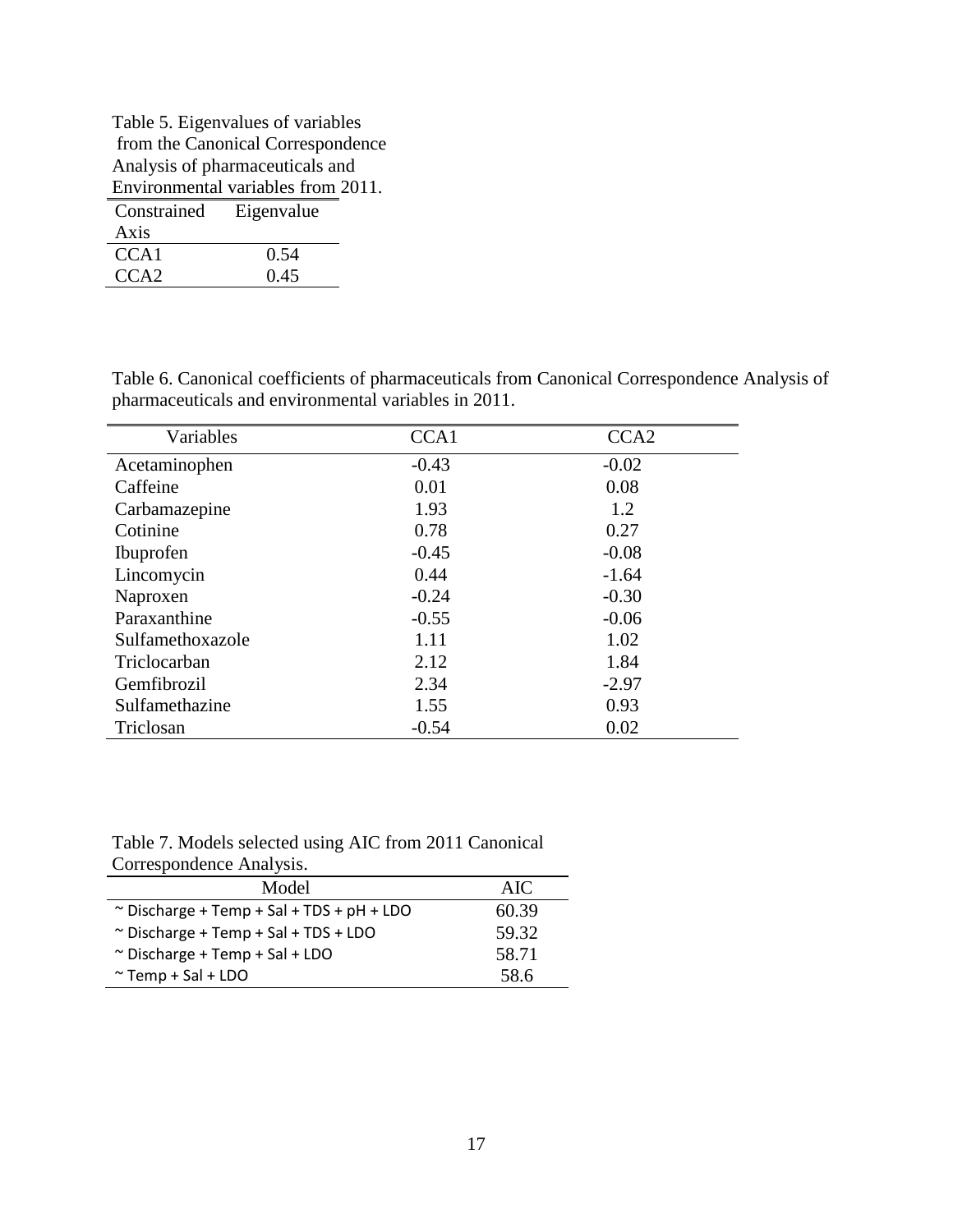

Figure 3. Canonical Correspondence biplot of pharmaceutical distribution in relation to environmental variables from 2011. Discharge, temperature, and total dissolved solids were related to Triclocarban and Carbamazepine, and pH was related to Carbamazepine.

Table 8. Eigenvalues of variables from the Canonical Correspondence Analysis of pharmaceuticals and Environmental variables from 2012.

| Constrained      | Eigenvalue |
|------------------|------------|
| Axis             |            |
| CCA <sub>1</sub> | 0.57       |
| CCA <sub>2</sub> | 0.47       |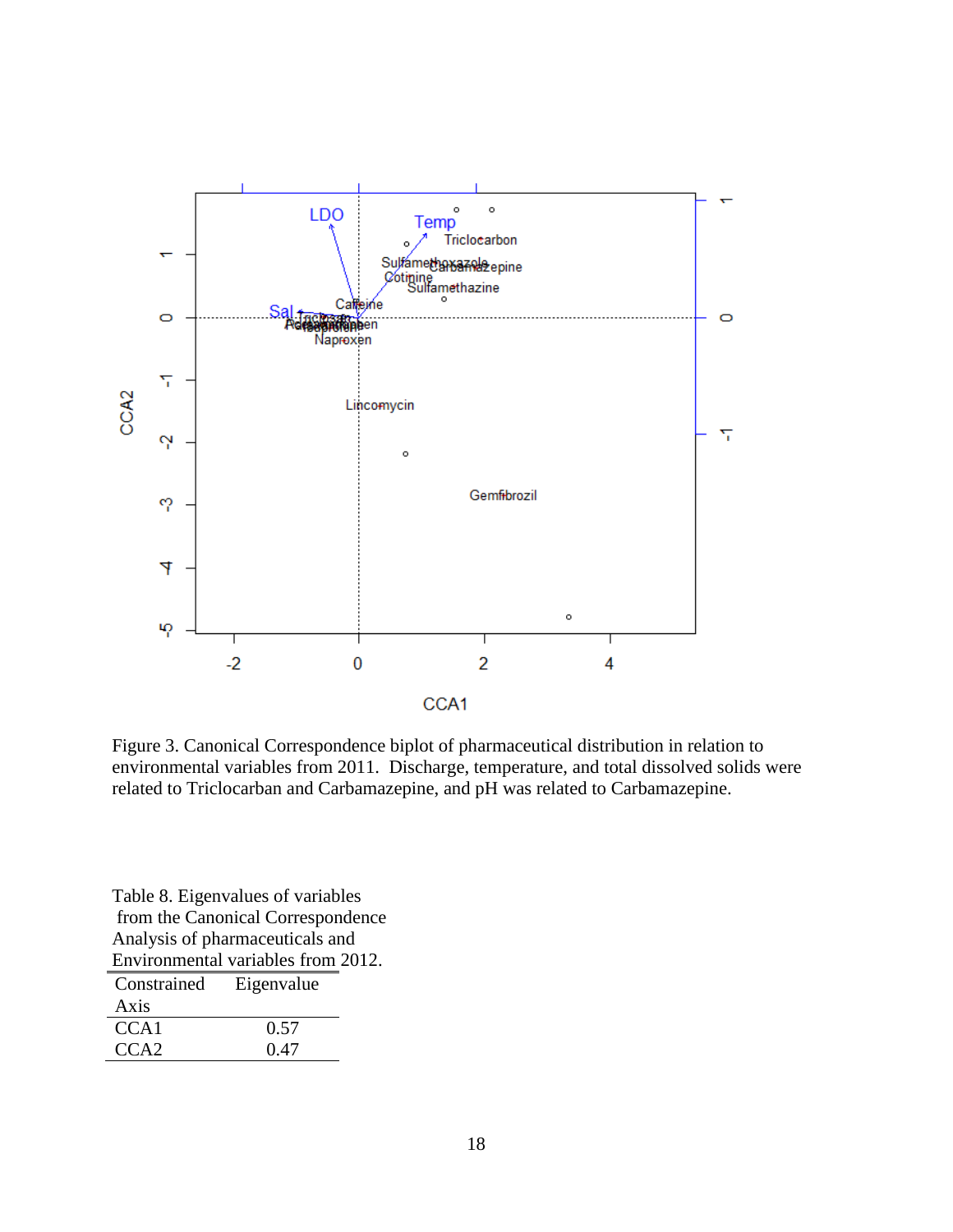Table 9. Canonical coefficients of pharmaceuticals from Canonical Correspondence Analysis of pharmaceuticals and environmental variables in 2012.

| Variables     | CCA <sub>1</sub> | CCA <sub>2</sub> |
|---------------|------------------|------------------|
| Acetaminophen | 1.34             | 1.18             |
| Ibuprofen     | $-6.04$          | 4.04             |
| Triclocarban  | $-0.61$          | $-1.41$          |

Table 10. Models selected using AIC from 2012 Canonical Correspondence Analysis.

| Model                                                                        | -AIC  |
|------------------------------------------------------------------------------|-------|
| $\sim$ pH+Temp+SPC+DO+TDS+WettedWidth+MeanDepth+FBOM+CBOM+NH4N+TC            | 71.9  |
| $\sim$ pH + Temp + SPC + DO + TDS + Wetted Width + MeanDepth + FBOM + CBOM + | 70.98 |
| NH4N + TC                                                                    |       |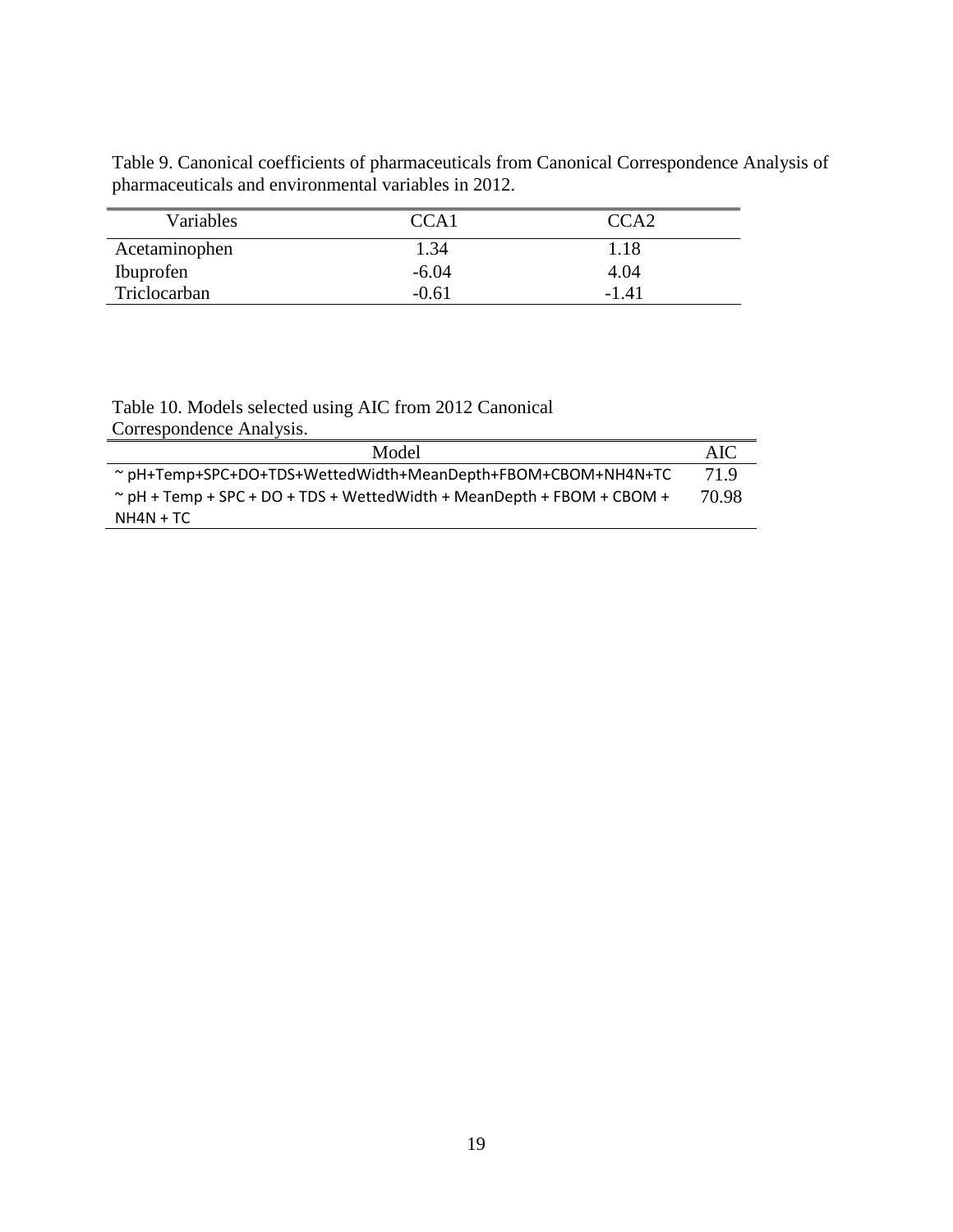

Figure 4. Canonical Correspondence biplot of pharmaceutical distribution in relation to environmental variables from 2012. Total dissolved solids, salinity, and specific conductivity were related to Triclocarban, and temperature and pH were related to Acetaminophen.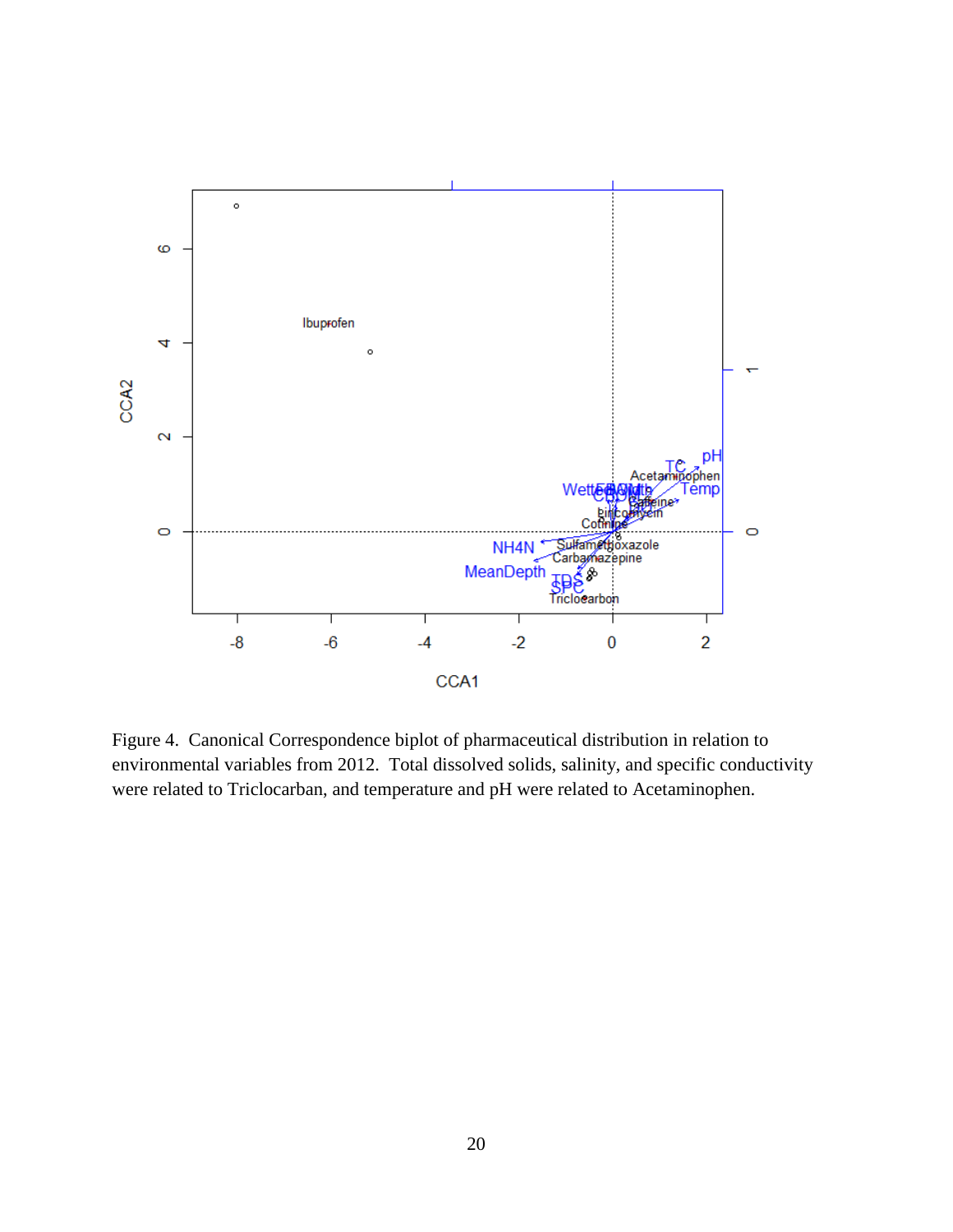| Combination                   | $R^2$   |                |
|-------------------------------|---------|----------------|
|                               |         | p-value        |
| Biomass~Carbamazepine         | 0.18    | 0.15           |
| Avgbiomass~Carbamazepine      | 0.00    | 0.34           |
| CVAvgbiomass~Carbamazepine    | 0.38    | 0.04           |
| Density~Carbamazepine         | 0.93    | $1.91e^{-0.5}$ |
| Biomass~Cotinine              | $-0.14$ | 0.95           |
| Avgbiomass~Cotinine           | $-0.10$ | 0.90           |
| CVAvgbiomass~Cotinine         | 0.06    | 0.26           |
| Density~Cotinine              | $-0.04$ | 0.43           |
| Biomass~Sulfamethoxazole      | $-0.13$ | 0.78           |
| Avgbiomass~Sulfamethoxazole   | $-0.14$ | 0.86           |
| CVAvgbiomass~Sulfamethoxazole | $-0.14$ | 0.85           |
| Density~Sulfamethoxazole      | 0.01    | 0.34           |

Table 11. 2011 Univariate linear regression results for *Corbicula fluminea* metrics and pharmaceuticals that were present at most sampling sites. Bonferroni correction  $\alpha$ =0.004.